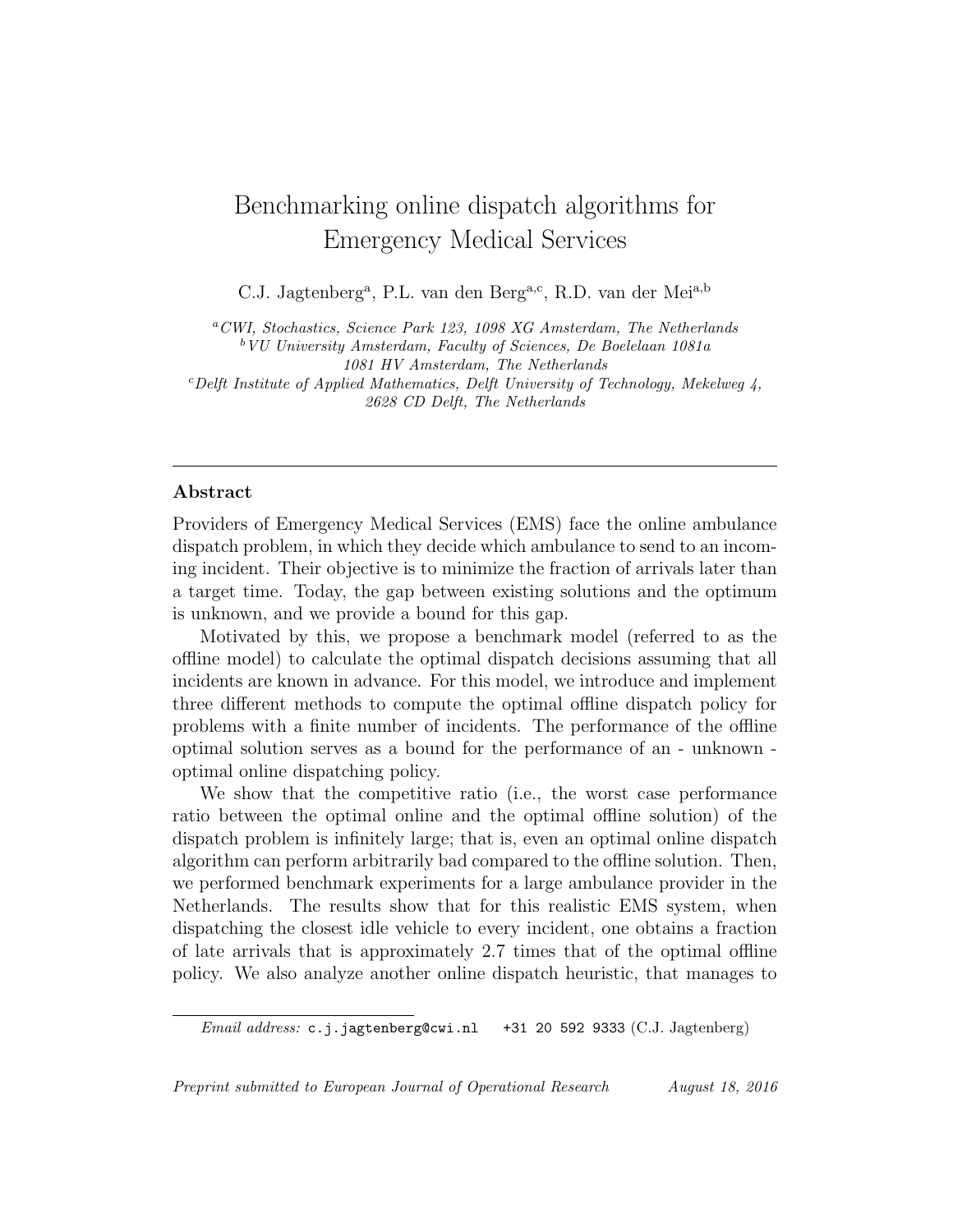reduce this gap to approximately 1.9. This constitutes the first quantification of the gap between online and offline dispatch policies.

Keywords: OR in health services, Ambulances, Emergency medical services, Dispatch, Online Optimization.

### 1. Introduction

In serious life-threatening situations where every second counts, the timely presence of emergency aid at the incident scene can make the difference between life and death. Motivated by this, recently there has been a wide interest in planning of Emergency Medical Services (EMS) and many models and approaches have been developed in order to use ambulances efficiently. EMS planning often revolves around response times: the time between the occurrence of an incident and the time that an ambulance arrives on scene. A key performance metric is the fraction of incidents that have a response time greater than a certain threshold time. EMS call center agents have to make on-the-fly choices about *which vehicle to dispatch* to a newly incoming incident, such that the fraction of arrivals later than a target time is minimized. The classical dispatch policy often used in practice is the *closest idle* vehicle approach. Also, most literature uses the 'closest idle' policy without questioning it, even though it was already shown to be suboptimal in 1972 [2]. Recently, Jagtenberg et al. [8] showed that this policy is in fact quite far from optimal, and developed an algorithm that outperforms the closest idle dispatch method.

The question addressed in this paper is how to benchmark dispatch policies against optimal policies with full information: suppose we would know all incident arrivals and locations in advance, then how much better would the performance of the optimal dispatch policy be? What is the potential improvement if we were able to perfectly predict future incidents? The answer to such questions addresses the value of information about future incidents, and give insight into how far we are from the optimum under full information and what is the potential for developing accurate forecasting models for emergency incidents.

By analyzing the dispatch process from a new angle, this paper provides a contribution that will be of interest to researchers who develop mathematical models for EMS planning. This new perspective helps to develop a deeper understanding of EMS planning models. Furthermore, we link ambulance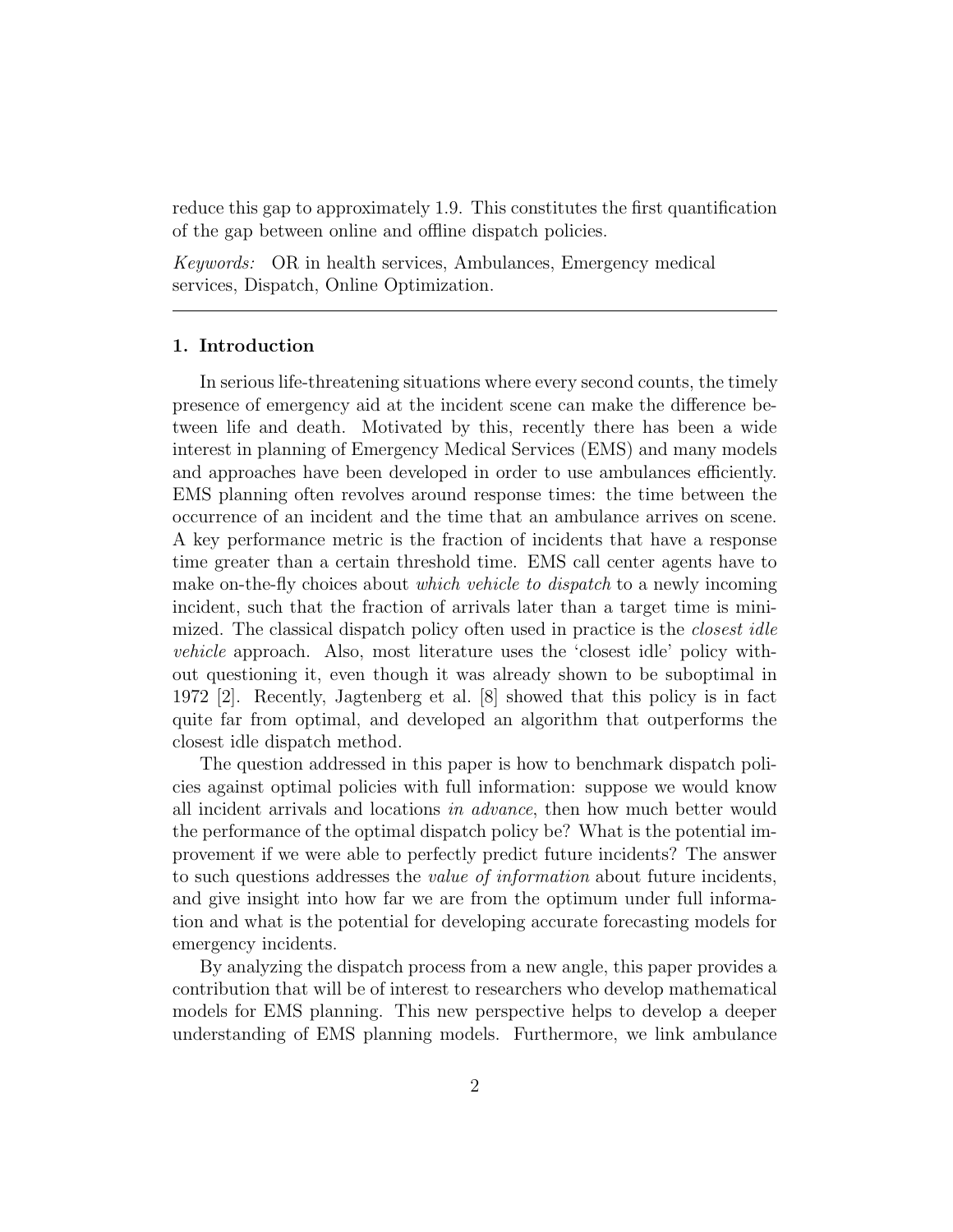dispatching to the literature on online/offline optimization. For a general introduction to the concept of online versus offline algorithms, see [9].

In the literature, many models are available for ambulance planning. First of all, there are models that deal with planning on the strategic level. Typically, such models determine the best locations for ambulance bases [3], and they sometimes also determine the number of vehicles that should be positioned at each base [5], [6]. The majority of these solutions use mixed integer linear programming to solve the problem. Second, there is previous work on operational ambulance planning. This can be divided in two categories: (1) methods that relocate idle ambulances, and (2) methods that dynamically decide which ambulance to dispatch to incidents.

## Dynamic relocations

The vast majority of the papers on dynamic ambulance management focuses on how to redeploy idle vehicles, (e.g., [1], [12] and [18]). Perhaps in order not to overcomplicate things, they assume a basic dispatch rule: whenever an incident occurs, they decide to send the ambulance that is closest (in time). Although this is a common dispatch policy, it was already shown to be suboptimal in 1972 [2]. Regardless, most authors make this assumption without much discussion or justification; for example, Maxwell et al. [12] claim that it is an accurate enough representation of reality; however, they do not address the question of whether it is an optimal choice with respect to the objective (which is the fraction of incidents that are reached within the threshold time). Alanis et al. [1] do not address the assumption at all.

#### Dynamic dispatching

Few papers focus on dynamic dispatch methods. One exception is [16], in which the authors combine both decisions on repositioning and dispatching. They report that adding a dynamic dispatch method improves the average response time from 4.05 to 4.01 minutes (as compared to 'only' dynamic repositioning). It is not mentioned how much dynamic dispatching improves the response time compared to static ambulance planning. Furthermore, their objective differs from ours as they do not consider a response time threshold (RTT).

A paper that explicitly searches for dynamic dispatch methods in combination with a RTT is [8]. It includes an easy to implement heuristic and shows that we can indeed improve the objective - the fraction of late arrivals - by changing the dispatch policy. However, since the topic has been under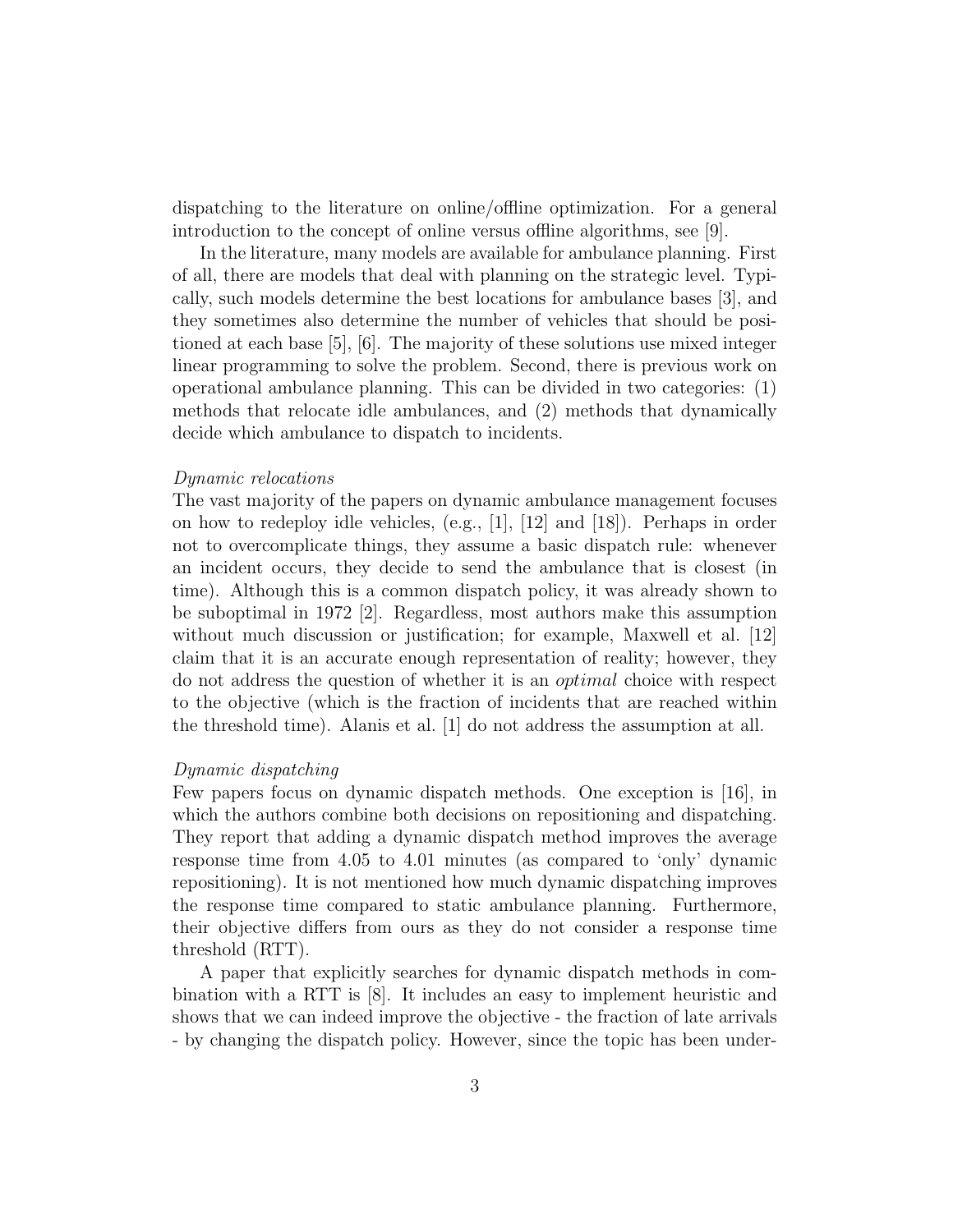exposed in the literature, it is still unknown how much profit can be expected from an optimal dispatch rule.

#### Bounds for dynamic ambulance planning

The concept of bounds on the performance of EMS systems is relatively new. There is one recent paper that provides a bound for the performance of an optimal ambulance redeployment policy [11]. However, for a bound on the performance of dispatch policies, we are not aware of any result.

#### Offline dispatching

There is previous work on ambulance planning that uses ideas similar to offline dispatching. However, authors typically do not recognize the idea as such. For example, [18] aims to analyze and evaluate repositioning algorithms, and to that end uses optimal offline dispatch policies as an upper bound on the possible performance. Instead of calling it an offline version of an online problem, the authors refer to the offline approach as 'the omniscient observer'. Most importantly, this paper differs from ours because it does not include a comparison with online dispatch methods. Other researchers use offline dispatching to compute the number of vehicles needed to serve all incidents, without noting that this is perhaps a rather optimistic approach [17].

A related problem is the dial-a-ride problem, which deals with online arriving requests for transports between an origin and destination. For an overview of literature on this problem, see [4]. The dial-a-ride problem is similar in the sense that routes are created; however, it typically allows for flexibility in the execution time of each request, whereas the (urgent) ambulance requests require a vehicle to be sent immediately. Furthermore, in dial-a-ride problems the objective is typically either related to efficiency (such as transportation cost or travel time) or based on customers' inconvenience (such as lateness or excess drive time). There is literature that considers diala-ride problems specifically in the ambulance context. However, this usually concerns the non-urgent patient transports, see e.g. [13, 15, 14]. Due to the fact that their objectives are not related to a response time threshold, we cannot directly use their results or formulations.

Another related problem is the k-server problem [10], which is one of the classical problems in competitive analysis. In this problem, each time step corresponds to a request arriving somewhere in a metric space. There is a set of  $k$  servers available, and an algorithm prescribes for each request which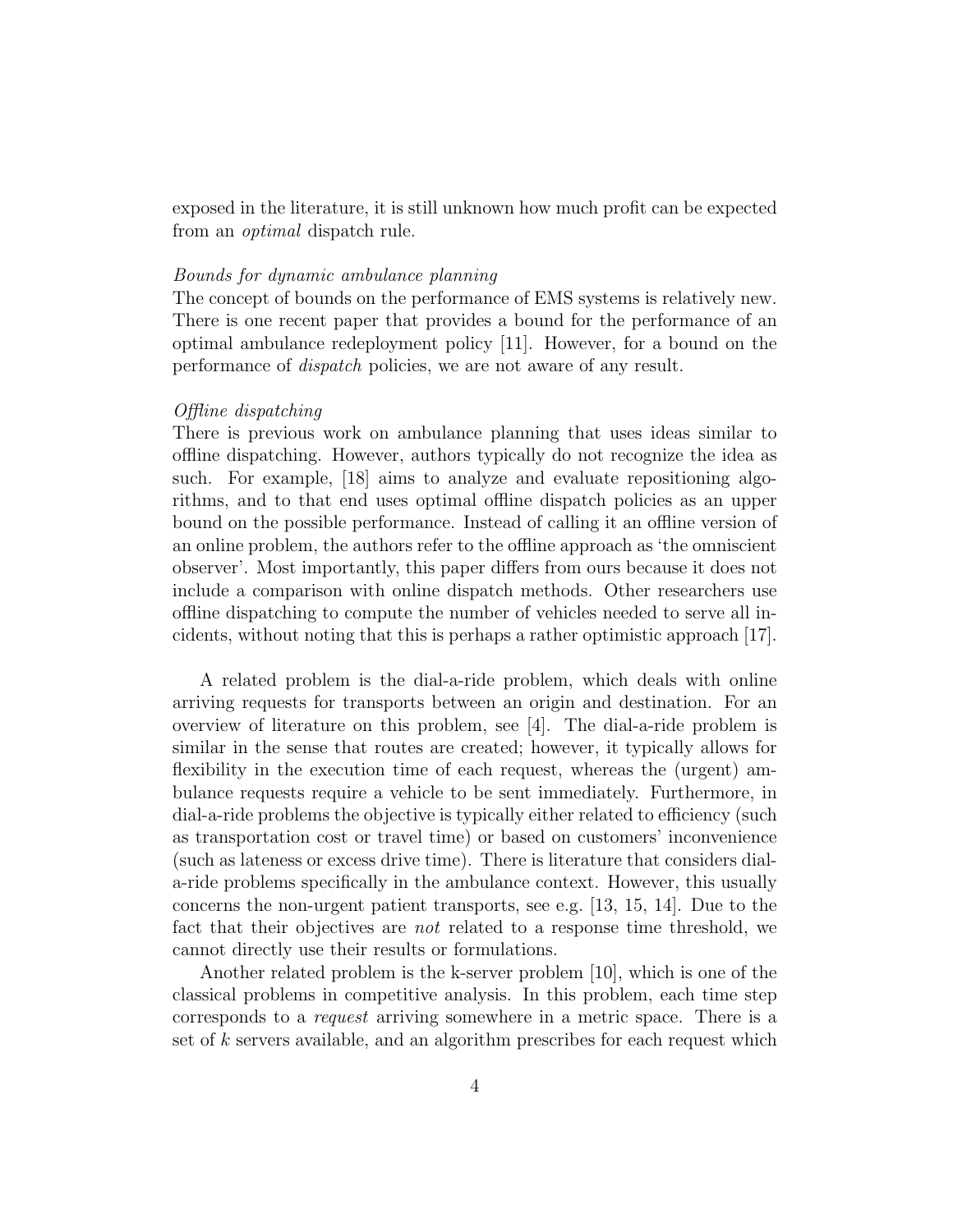server should respond. The objective is to minimize the total distance moved by all servers. The competitive ratio of the k-server problem is currently unknown, although it can be shown that it is at least  $k$ , and there exists a conjecture stating that the competitive ratio is exactly  $k$  [10]. This problem differs from our ambulance problem in three crucial ways. First of all, in the k-server problem requests do not overlap in time. Second, servers await their next move at the location of their last request, whereas ambulances return to their home base. Third, there is no response time threshold in the k-server problem.

#### Contribution

The contribution of this paper is twofold: (1) to give a bound for the fraction of late arrivals that can be achieved by any ambulance dispatch policy, even if all future incident times and locations would be known in advance, and (2) to benchmark and assess the potential for improvement of existing dispatch algorithms. To this end, we introduce three different methods to compute the optimal offline dispatch decisions in case future incident arrivals are known in advance. The first method is Constraint Programming (CP); to the best of our knowledge, this paper is the first to apply CP to ambulance planning. Next, as an alternative, we also formulate the offline dispatch problem as a Dynamic Programming (DP), and we discuss how this DP provides insight into the problem. We introduce a third method, that is the fastest among the three, using Binary Linear Programming (BLP). We emphasize that all three methods result in the same solution, that is, the optimal solution for the offline problem. Subsequently, we determine the performance of two key online algorithms: the classical 'closest idle ambulance' rule, and the heuristic method described in [8]. These performances are obtained by a discrete event simulation model of an urban EMS region.

Our interest in quantifying the gap between online and offline algorithms is twofold. From a theoretical point of view, we are interested in the competitive ratio of the dispatch problem (i.e., a worst case measure for an optimal online algorithm). Conversely, from a practical point of view, we are interested in the performance ratio between online and offline algorithms for realistic incident chains. This gives an indication of how much performance improvement can be obtained by developing better dispatch methods, and simultaneously shows how much one can benefit from developing accurate incident prediction models.

We do a worst case analysis by constructing a toy example that shows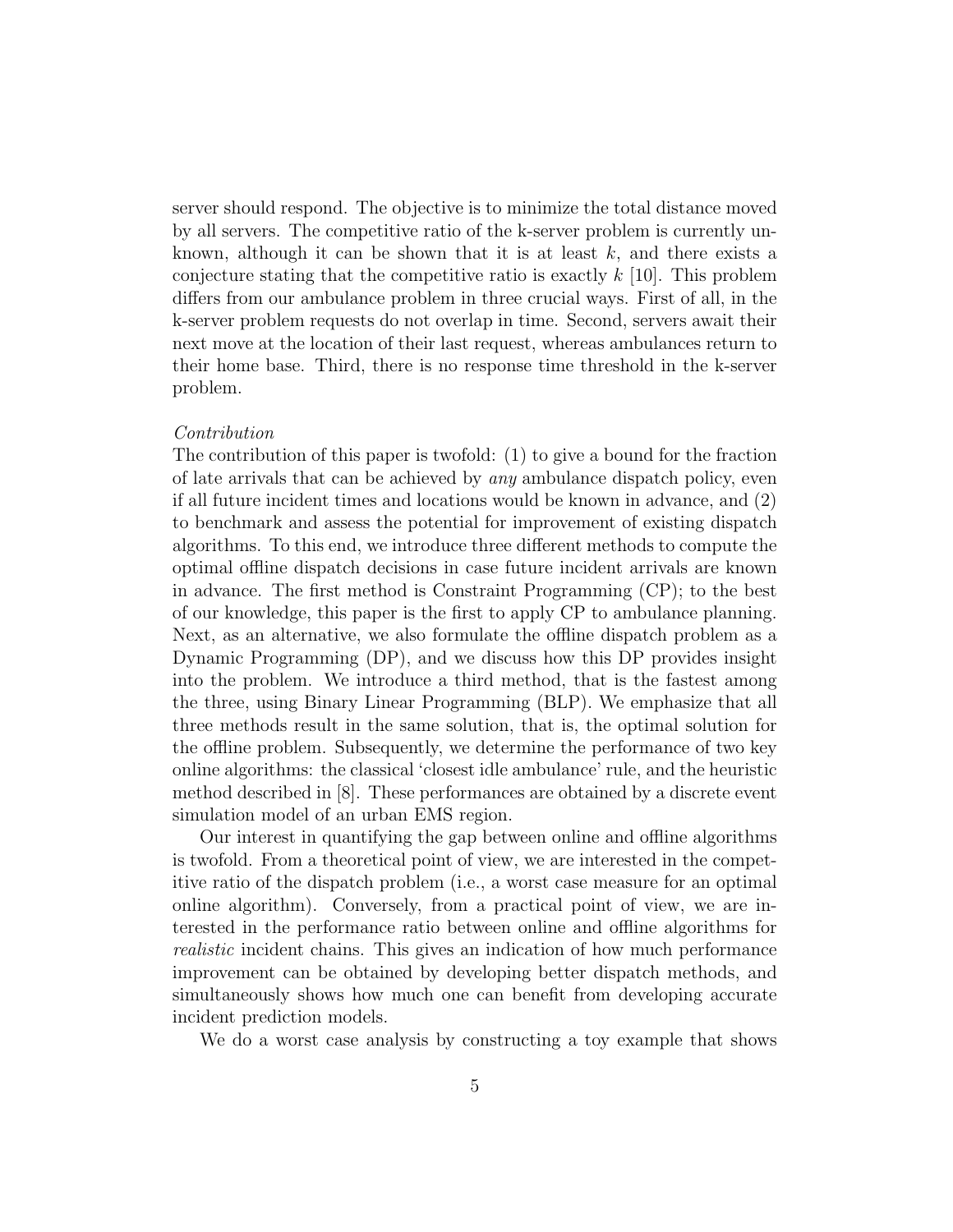that the so-called competitive ratio (i.e., the worst case performance ratio of the fraction of late arrivals between the optimal online and the optimal offline solution) of the dispatch problem is infinitely large; in other words, the optimal online dispatch algorithms can perform arbitrarily bad compared to the offline solution. We also analyze realistic problem instances by performing benchmark experiments for a large ambulance provider in the Netherlands. The results show that for this realistic EMS system, the fraction of late arrivals of the classical 'closest idle' dispatch heuristic is approximately 3.5%, whereas the offline optimum is 1.5%. What is perhaps most surprising, is that our results show there exists an online dispatch heuristic that closes roughly half of this gap between 'closest idle' and the offline optimum. This is the so-called DMEXCLP dispatch heuristic, that results in 2.6% late arrivals (and thereby performs only 1.9 times worse than the optimal offline policy). The remainder of this paper is structured as follows. In Section 2, we give a formal problem definition. In Section 3, we describe the two online policies, and introduce - and analyze - three methods to find optimal offline solutions. In Section 4, we perform a worst case analysis of the problem, and show that the competitive ratio is infinitely large. We end with computational results for the average case in Section 5 and a discussion in Section 6.

## 2. Problem formulation

We consider the problem of ambulance dispatching. In this problem, incidents occur randomly in time and space, and the task is to determine which ambulance to send to each incident. At first sight, the ambulance problem may seem similar to, e.g., that of a police or taxi crew. However, there is a crucial difference: taxis typically generate more requests simply by driving through locations with potential customers. On the other hand, the presence of police cars in an area usually reduces crime rates, and thereby the number of requests. For ambulances, however, we assume the following.

Assumption 1. The occurrence of incidents is independent of previous incidents and the chosen dispatch policy.

We consider this assumption to be very realistic, and will use it throughout this paper. From Assumption 1 follows that we can generate incidents in a preparatory phase, prior to determining the decisions made by each dispatch policy.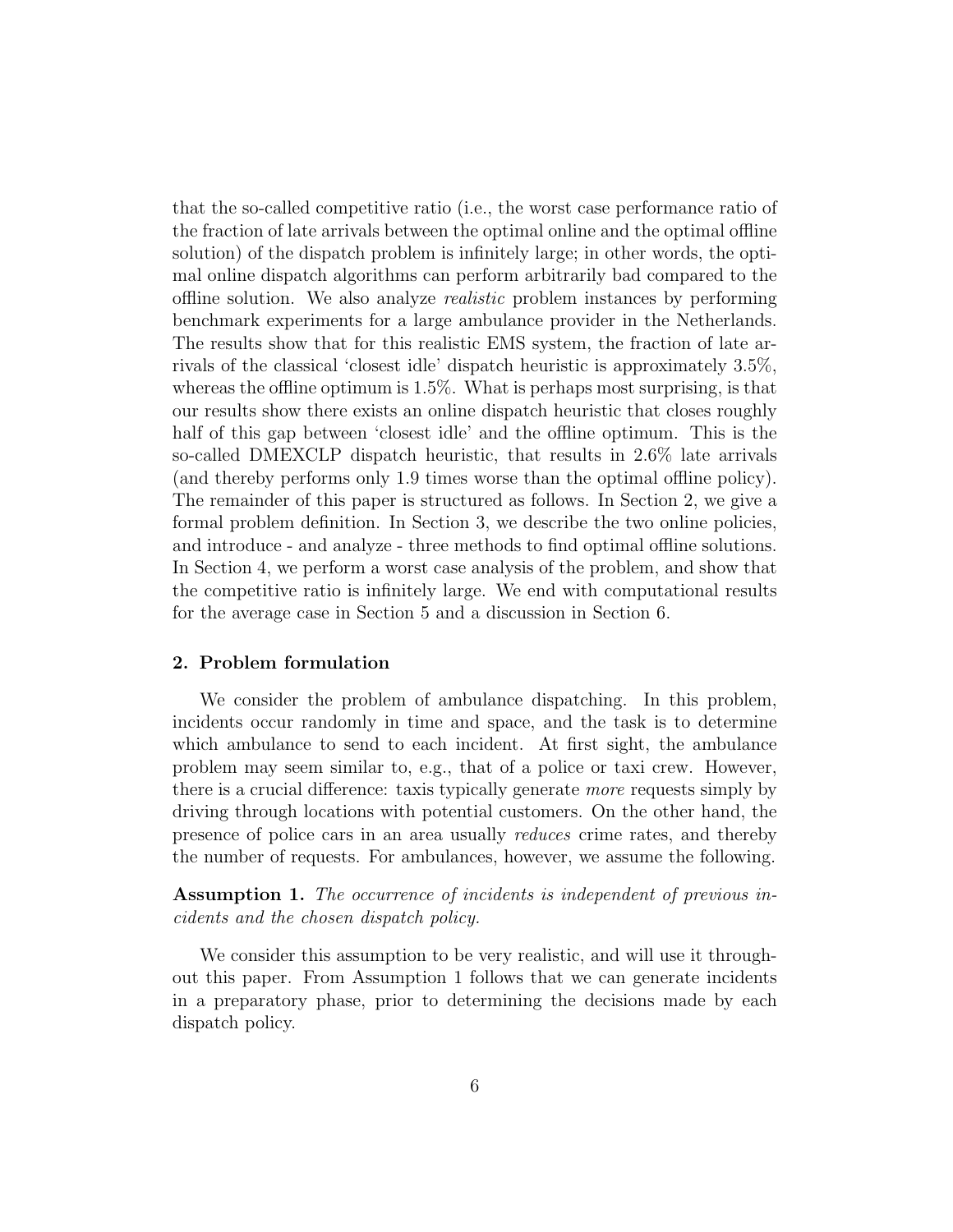#### 2.1. Model and notation

We generate incidents in time and space as follows<sup>1</sup>. Define  $V$  as the set of locations at which incidents can occur. These demand locations are modeled as a set of discrete points. Incidents at locations in  $V$  occur according to a Poisson process with rate  $\lambda$ . Let  $d_i$  be the fraction of the demand rate  $\lambda$ that occurs at node i,  $i \in V$ . Then, on a smaller scale, incidents occur at node *i* with rate  $\lambda d_i$ . According to these Poisson processes, we can simulate sequences of incidents.

Let A be the set of ambulances, and  $A_{idle} \subseteq A$  the set of currently idle ambulances. When an incident has occurred, we require an idle ambulance to immediately drive to the scene of the incident. The decision which ambulance to send is the main question of interest in this paper. Throughout this paper, we assume the following.

Assumption 2. There are sufficiently many ambulances, such that at least one ambulance is idle whenever an incident occurs.

We consider two types of problems: (1) *online* problems, and (2) *offline* problems. In the online problem, the decision which ambulance to send has to be made at the moment the incident occurs; future incidents are unknown and can at best be predicted. In the offline version of the problem, all incidents (i.e., their time stamps and locations) are known in advance.

Our objective is formulated in terms of response times, defined as the time between an incident and the arrival of an ambulance at the emergency scene. In practice, incidents have the requirement that an ambulance must be present within  $T$  time units. Therefore, we want to *minimize* the fraction of late arrivals, defined as the fraction of incidents for which the response time is larger than T.

**Assumption 3.** We assume that the travel time  $\tau_{i,j}$  between two nodes  $i, j \in$ V is deterministic, and known in advance.

Our objective can be formalized as follows. Recall that incidents are generated according to the Poisson process described above. Let C denote our set of incidents (also known as calls), and let  $n$  be the number of incidents, i.e.,  $n = |C|$ . Straightforwardly,  $t(c)$  denotes the time that incident c occurs

<sup>&</sup>lt;sup>1</sup>The call generation described here is equivalent to the system defined in [7] and [8].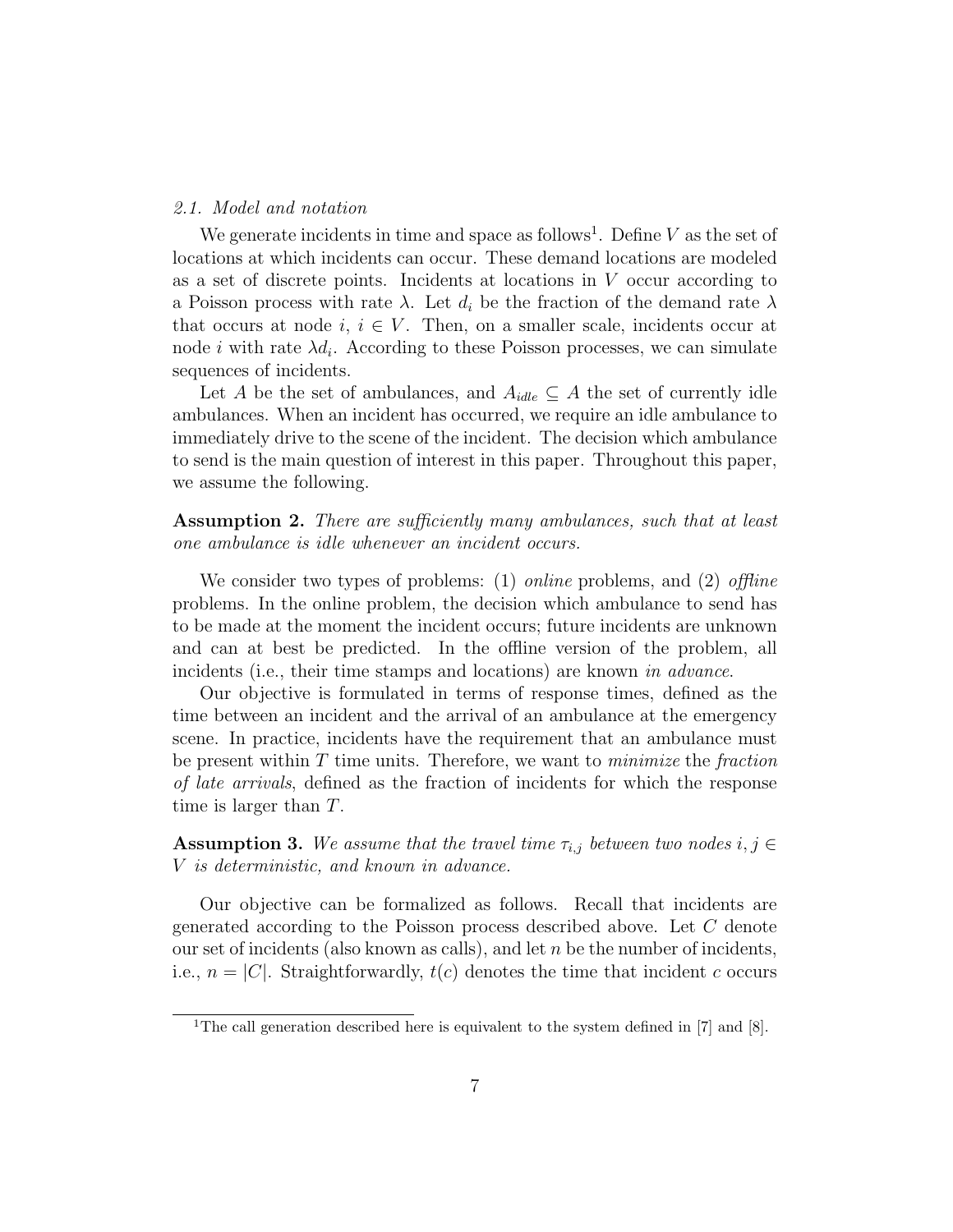$(c \in C)$ . Let furthermore,  $h^{\pi}(c)$  represents the time a vehicle arrives at the scene of incident c, under policy  $\pi$ . Now we can express our objective as:

$$
\underset{\pi \in \Pi}{\arg \min} \lim_{n \to \infty} \frac{\sum_{c=1}^{n} \mathbb{1}[h^{\pi}(c) - t(c) > T]}{n}.
$$
\n
$$
(1)
$$

Sending an ambulance to an incident is followed by a chain of events, such as spending time on scene with the patient, deciding whether the patient needs transport to a hospital (and if so: additional travel time and a dropoff time at the emergency department). In practice, these events will take a random amount of time. However, this makes for a very complex problem, to which both the online *and* offline optimal solution is not known. Thereto, we use a simplified model of the EMS process, which ensures that the optimal offline solution can be computed.

Assumption 4. The busy time, excluding travel time, is known and deterministic and the same for all calls.

We define an ambulance to be busy for  $X$  minutes after arriving at the scene of an incident. Note that this parameter  $X$  is assumed to be independent of the incident location and the base location the ambulance departed from. After these  $X$  minutes, the ambulance becomes idle at its (predefined) base location.

We denote the base location of ambulance a by  $W_a$ , for  $a \in A$ . Note that it is possible for multiple ambulances to have the same base location. As soon as an ambulance has reached its base location, it is ready to be dispatched again<sup>2</sup> . An overview of the notation can be found in Table 1.

## 2.2. Goal

In this paper, we focus on bounding the performance of any online solution to the ambulance dispatch problem. Since the optimal solution to the online problem (in which future incidents are unknown) is not known, we use the optimal solution to the offline version of the problem (in which all incidents are known in advance) as a bound.

<sup>2</sup>This problem description is similar to the one defined in [8], with the following two main differences. In [8] vehicles are allowed to be dispatched while returning to their home base (i.e., when they are on the road) and the ambulance service times are modeled as a stochastic process, rather than a constant time X.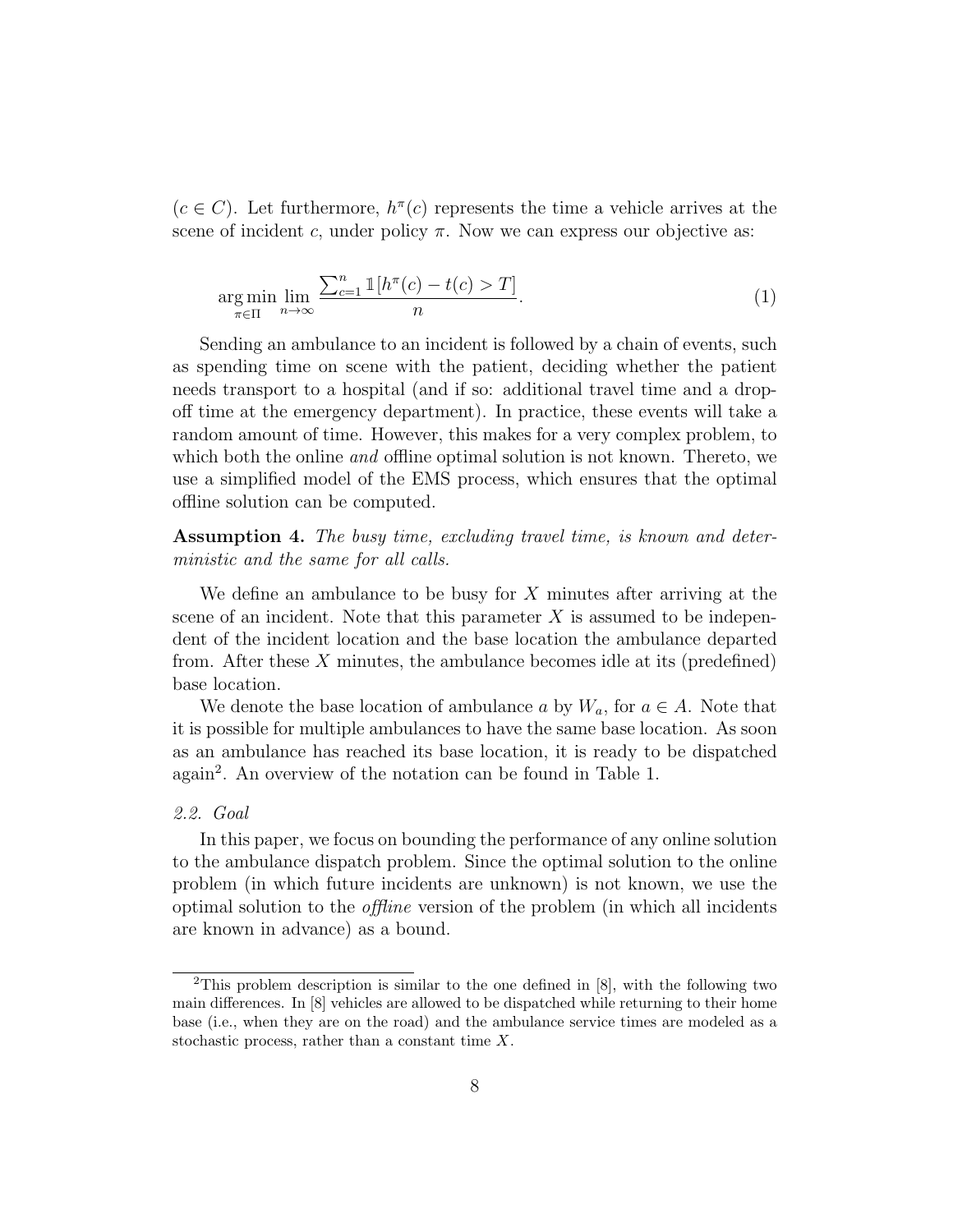|                  | The set of demand locations.                                          |
|------------------|-----------------------------------------------------------------------|
| $\overline{A}$   | The set of ambulances.                                                |
| $A_{idle}$       | The set of idle ambulances.                                           |
| $W_a$            | The base location for ambulance $a, a \in A, W_a \in V$ .             |
| T                | The time threshold.                                                   |
| $\boldsymbol{X}$ | The time an ambulance is busy with one incident,                      |
|                  | from the moment of arrival at the scene.                              |
| $\lambda$        | Incident rate.                                                        |
| $d_i$            | The fraction of demand in $i, i \in V$ .                              |
| $\tau_{i,j}$     | The driving time between i and j with siren turned on, $i, j \in V$ . |
| $\,n$            | The number of incidents, for a certain chain of incidents.            |
| t(c)             | The time that incident c occurs, $c \in C$                            |
| loc(c)           | The location of incident $c, c \in C$ , where $loc(c) \in V$ .        |

Table 1: Notation.

Our first goal is to formulate a model that allows us to compute the optimal (offline) dispatch policy. Our second goal is to compare this offline optimum to the performance of existing online (heuristic) methods.

#### 3. Method

We introduce and implement three different methods to find the optimal offline solution for a general instance of the dispatch problem (with a finite number of calls). The first method, constraint programming (CP), has the advantage that it is easy and quick to implement. The second, dynamic programming (DP), is able to find the same solution with somewhat shorter running times, and on top of that allows us to investigate which properties make an instance hard to solve. The downside of this method is that it has the most labour-intensive implementation. The third method, Binary Linear Programming (BLP) solves the problem the fastest. In this section we describe the BLP; the DP and CP model can be found in Appendix A.

We also define the online dispatch policies that we use in our analysis. These solution methods are eventually used to compare the performance on several problem instances.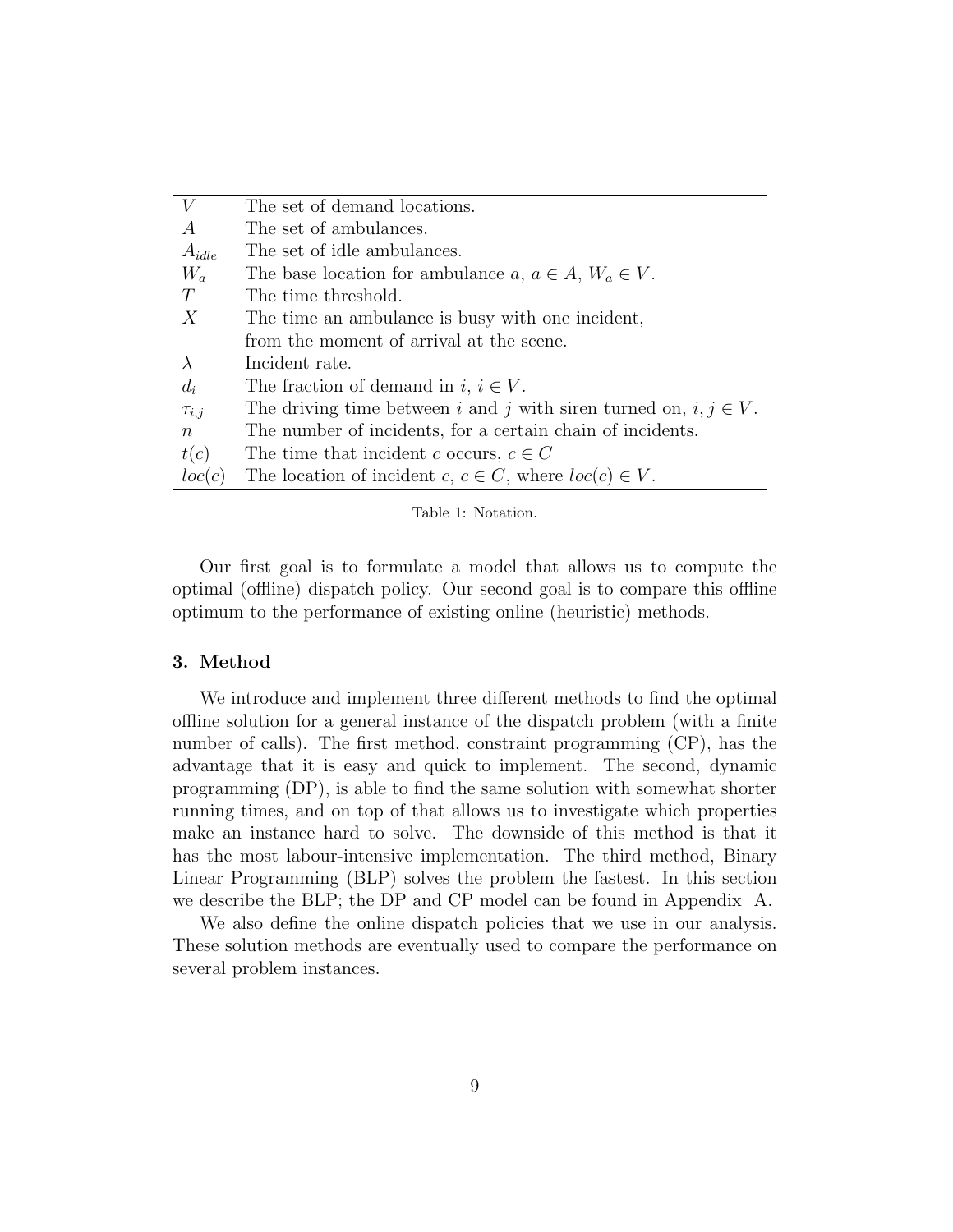## 3.1. The Optimal Offline Solution using Binary Linear Programming

In order to formulate the problem as a BLP, we first introduce parameters  $p_{cj} \in \{0, 1\}$ , for  $c \in C$ ,  $j \in A$ . This parameter is the penalty of assigning ambulance  $j$  to incident  $c$ : it will be set to 0 if ambulance  $j$  arrives within threshold time T, and 1 otherwise. Note that the values of  $p_{ci}$  can be deduced from the problem specification, using the base locations, driving times between those bases and the incident locations, and the (fixed) parameter T.

Our decision variables will be  $x_{cj} \in \{0, 1\}$ , for  $c \in C$ ,  $j \in A$ , which will be 1 if and only if ambulance  $j$  is assigned to incident  $c$ .

The most important constraint of our problem, is that two incidents handled by the same ambulance may not overlap in time. At first sight, it seems hard to model this in a linear way: recall that the travel time depends on the ambulance that is chosen. However, we can precompute for each combination of incidents  $c$  and  $c'$ , whether or not they overlap in time if they were to be served by ambulance j. Denote this with parameter  $o_{cc'j}$ , for  $c, c' \in C, j \in A$ , which is equal to 1 if the incidents overlap in time, and 0 otherwise. If  $o_{cc'j}$ equals 1, we add a constraint that at most one incident in  $\{c, c'\}$  may be served by ambulance  $j$ . Then, the offline ambulance dispatch problem can be modeled as a BLP as follows.

Minimize 
$$
\sum_{c \in C} \sum_{j \in A} p_{cj} x_{cj}
$$
  
subject to  

$$
\sum_{j \in A} x_{cj} = 1, \quad c \in C
$$

$$
o_{cc'j} \cdot (x_{cj} + x_{c'j}) \le 1, \quad j \in A, \quad c, c' \in C, c \ne c'
$$

$$
x_{cj} \in \{0, 1\}, \quad c \in C, j \in A
$$

#### 3.2. Online Solutions

In this section, we describe two online dispatch methods. The first is often used in practice, and the second was shown to give good performance for our objective (the fraction of late arrivals).

## 3.2.1. The 'closest idle' dispatch method

When an incident occurs, all idle ambulances are considered. The idle ambulance that is closest<sup>3</sup> to the incident location, is then dispatched. This

<sup>3</sup> closest in time, not necessarily in space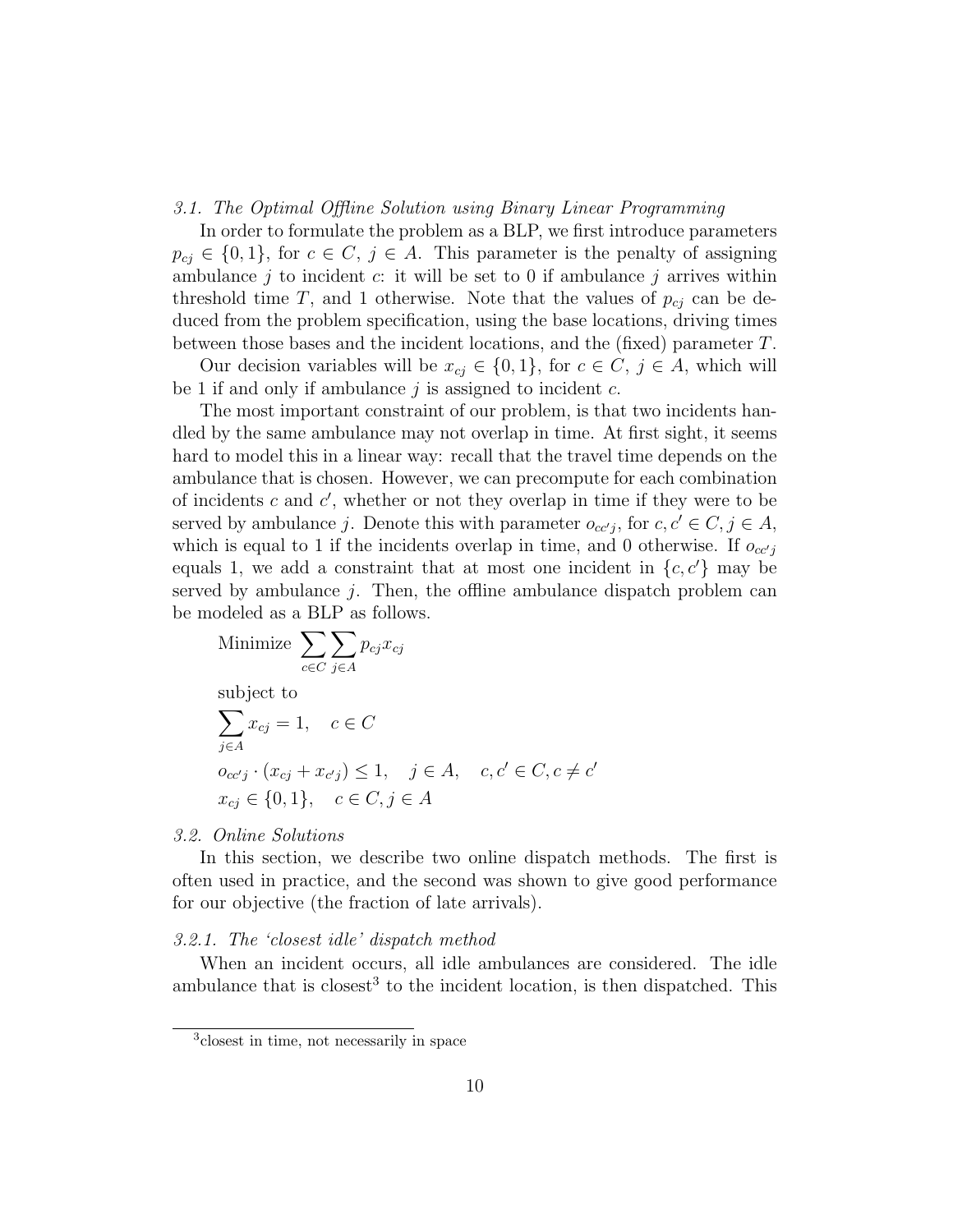notion can be formally expressed as follows.

$$
\argmin_{a \in A_{idle}} (\tau_{W_a, loc(i)})
$$

i.e., the ambulance a for which the travel time  $\tau$  is the smallest amongst all idle ambulances.

## 3.2.2. The DMEXCLP dispatch heuristic

In this section, we briefly describe the online dispatch method that we shall refer to as the 'DMEXCLP dispatch heuristic'. This heuristic was first defined in [8], and applied to test data similar to region Utrecht as defined in this paper<sup>4</sup>. This showed that the heuristic reduces the fraction of late arrivals by 18% compared to the 'closest idle' benchmark policy. A mentioned drawback is that this heuristic increases the average response time. Therefore, the authors do not claim that this heuristic is practically preferable over the closest-idle method. However, the mentioned improvement of 18% is considerable, and hence it would be interesting to see how the heuristic performs compared to the offline optimum.

The general idea of the DMEXCLP dispatch heuristic is that we choose an ambulance such that the remaining idle ambulances provide good coverage of the region. Coverage can be interpreted as a number that indicates how well we can serve the incidents that might occur in the (near) future.

The definition of coverage for the DMEXCLP dispatch heuristic was borrowed from the well-known MEXCLP model [7], which we briefly describe next. MEXCLP was originally designed to optimize the distribution of a limited number, say  $|A|$ , ambulances over a set of possible base locations W. Ambulances are modeled to be unavailable with a pre-determined probability q, that is the same for all vehicles. Input parameter q can be estimated by computing the total workload based on expected calls divided by the number of ambulances. For any node  $i \in V$ , the MEXCLP model determines the coverage based on the number of ambulances  $(k)$  that can serve this node within the time standard. Since the travel times  $\tau_{i,j}$   $(i, j \in V)$  are assumed to be deterministic, one can straightforwardly determine this number  $k$ . Denote the demand at node  $i$  by  $d_i$ , and define the expected covered demand of this vertex to be  $E_k = d_i(1 - q^k)$ . Note that the marginal contribution of

<sup>&</sup>lt;sup>4</sup>In [8], the region considered is also Utrecht. However, the incident rate as well as the number of vehicles used is slightly lower than in the current paper.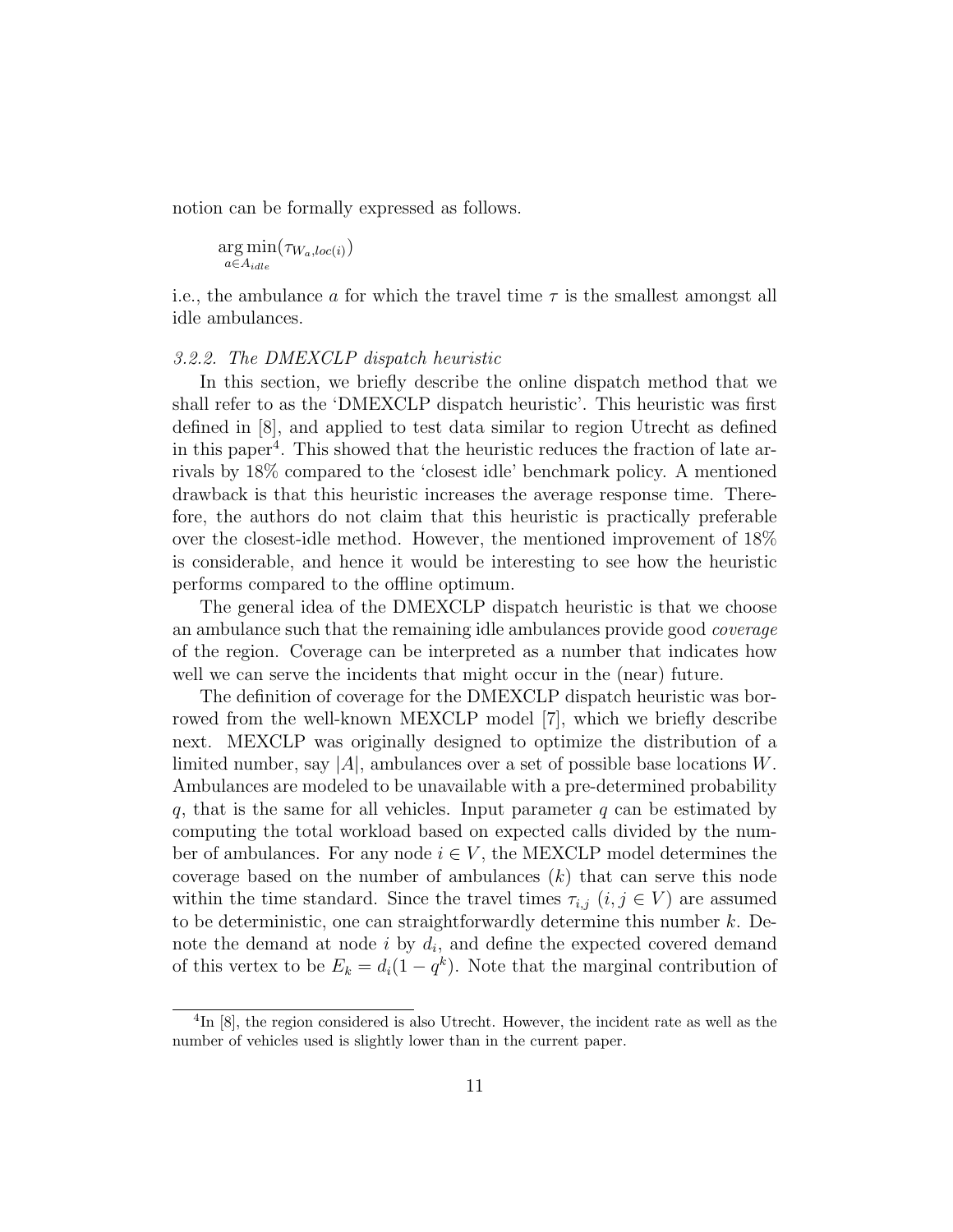the  $k^{th}$  ambulance to this expected value is  $E_k - E_{k-1} = d_i(1-q)q^{k-1}$ . In order to model the problem as an ILP, the authors use binary variables  $y_{ik}$ that are equal to 1 if and only if vertex  $i \in V$  is within range of at least k ambulances. The objective of the MEXCLP model can now be written as:

Maximize 
$$
\sum_{i \in V} \sum_{k=1}^{|A|} d_i (1-q) q^{k-1} y_{ik}
$$
.

The dispatch problem requires us to decide which (idle) ambulance to send, at the moment an incident occurs. Thereto, we compute the *marginal* coverage that each ambulance provides for the region, at this point in time. The ambulance that provides the smallest marginal coverage, is the best choice for dispatch, in terms of remaining coverage for future incidents. However, this does not incorporate the desire to reach the current incident within target time  $T$ . We propose to combine the two objectives – reaching the incident in time and remaining a well-covered region – by always sending an ambulance that will reach the incident in time, if possible. This still leaves a certain amount of freedom in determining which particular ambulance to send.

If none of the idle ambulances can reach the incident in time, all idle ambulances are eligible for dispatch. To summarize, the DMEXCLP dispatch heuristic chooses the ambulance - within the set of eligible ambulances - that maximizes the coverage provided by the remaining idle ambulances. The calculations are done by brute force, which can easily be performed in realtime for realistic problem sizes.

#### 3.3. Benchmarking solutions

In this section, we describe how we calculated the performance ratio between an online and an offline dispatch policy. By definition, the performance of an online policy must be equal to or worse than the offline optimum. Recall that our objectives are defined as the fraction of late arrivals. Since we are minimizing our objective, we can immediately conclude that the online/offline performance ratio will be  $\geq 1$ .

Given a specific EMS region, we drew a finite sequence of incidents according to the Poisson process defined in Section 2.1. Denote the fraction of late arrivals for a certain policy P and incident sequence s by  $FracLate_P(s)$ . We repeated this process multiple times, using a large set of incident sequences  $(S)$ , in order to determine the objective more accurately. Our final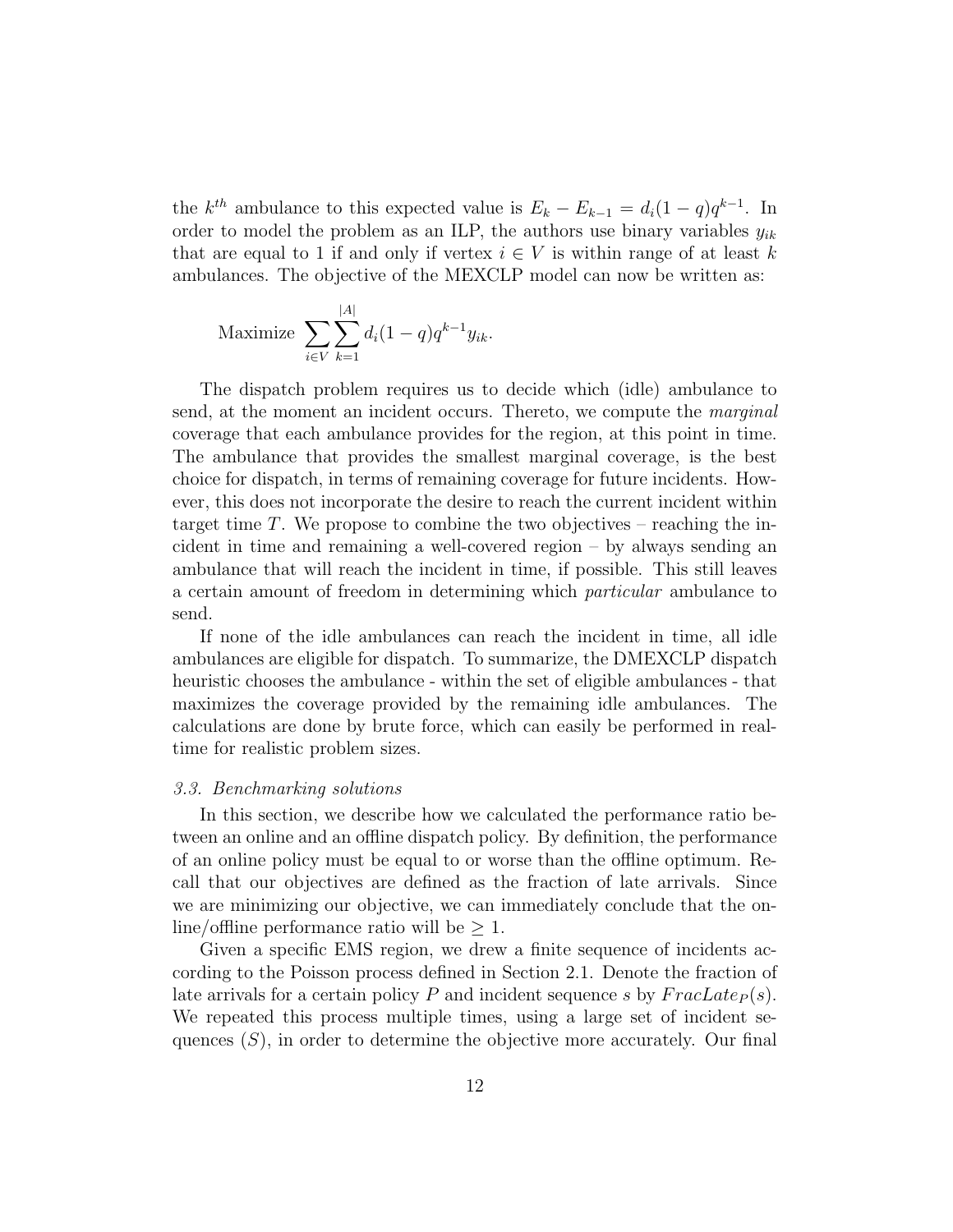estimate for the performance ratio is then computed as the ratio of the average performances:

Performance Ratio := 
$$
\frac{\frac{1}{|S|} \sum_{s \in S} FracLate_{Online}(s)}{\frac{1}{|S|} \sum_{s \in S} FracLate_{Office}(s)}
$$
(2)

Note that we do not compute the performance ratio of each individual incident sequence. The reason for this, is that when the offline optimum results in 0 late arrivals, the performance ratio becomes infinitely large, and this does not lead to a meaningful average performance ratio.

## 4. Worst case analysis

In this section, we describe a worst case realization of incidents. This example is meant to illustrate to what extent an 'unfortunate' chain of incidents can affect the performance of online dispatch algorithms. The example directly leads to the so-called *competitive ratio* of the dispatch problem.

Consider a region where the time threshold  $T = 12$  minutes, and the busy time for an ambulance is  $X = 37$  minutes. There are two nodes in which incidents can occur, and the driving time between these nodes is 13 minutes. Each node is the base location for one ambulance. For simplicity, let us say ambulance 1 has base location 1, and ambulance 2 is stationed at location 2. For a graphic representation, see Figure 1. It is easy to see that an ambulance will reach an incident in time, if and only if the ambulance at the location of the incident is available.



Figure 1: Region with two towns, each being the home base for one ambulance.

Table 2 shows a chain of incident realizations for which the closest idle dispatch policy performs particularly poorly. Typical about this example is that a dispatch algorithm only has a choice for the first incident (at time 0). After that, the sequence of incidents is timed such that there is only one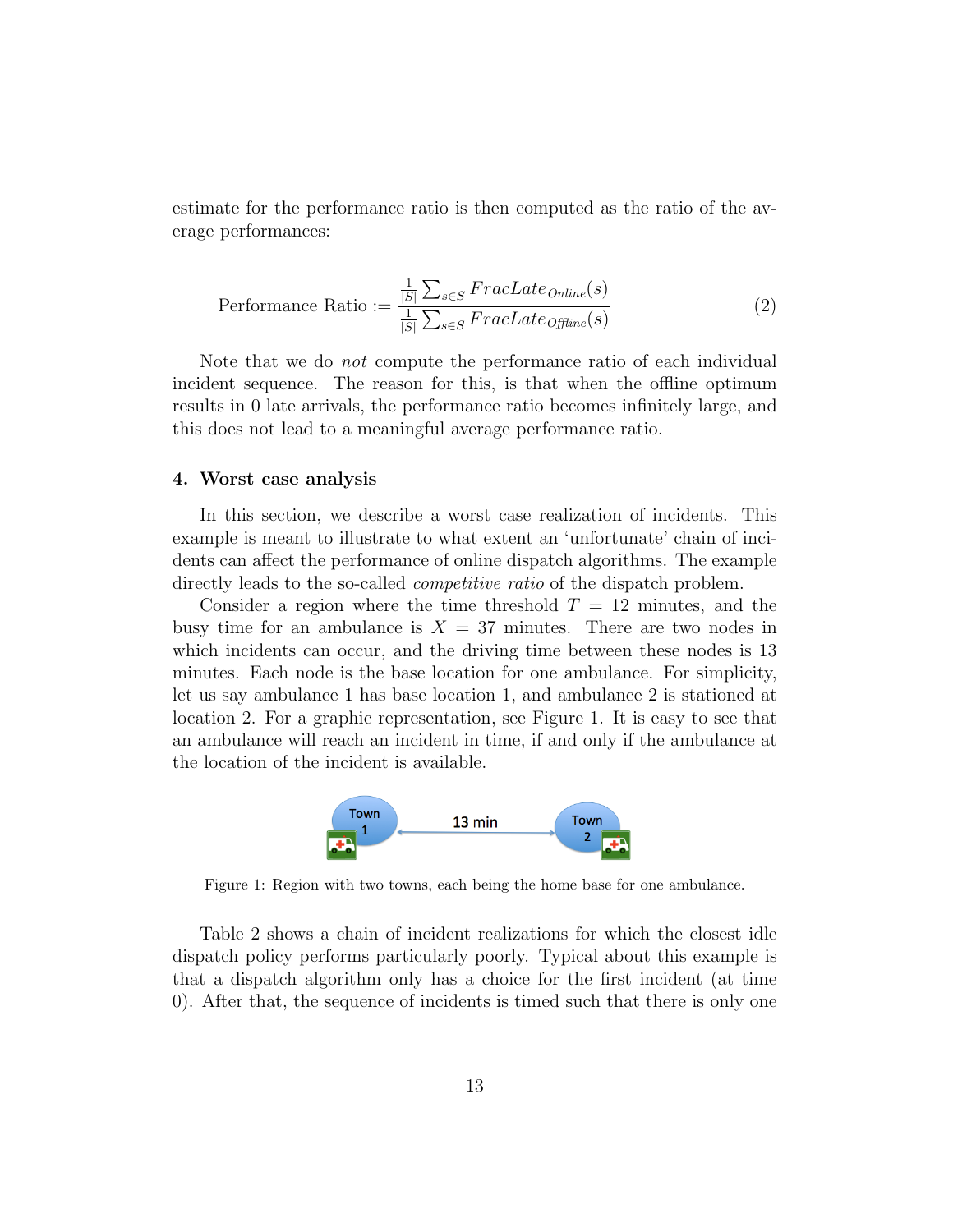|            | incidents |          | optimal offline |                        | closest idle (online) |                        |
|------------|-----------|----------|-----------------|------------------------|-----------------------|------------------------|
| number     | time      | location | send ambu       | in time?               | send ambu             | in time?               |
|            |           |          |                 | $\mathbf{n}\mathbf{o}$ |                       | yes                    |
| 2          | 5         |          |                 | yes                    |                       | $\mathbf{n}$           |
| 3          | 51        | 2        |                 | yes                    |                       | $\mathbf{n}\mathbf{o}$ |
| 4          | 56        |          |                 | yes                    |                       | no                     |
| 5          | 102       | 2        |                 | yes                    |                       | $\mathbf{n}\mathbf{o}$ |
| 6          | 107       |          |                 | yes                    | 2                     | $\mathbf{n}\mathbf{o}$ |
|            |           |          |                 |                        |                       |                        |
| $n = 2m+1$ | m·51      |          |                 | yes                    | ົ                     | $\mathbf{n}\mathbf{o}$ |

Table 2: A worst case example of incidents for the region described in Section 4. The corresponding solution of two policies is denoted, as well as whether or not they can serve each incident within the threshold time. Note that the incidents in each location are exactly 51 minutes apart.

ambulance idle at any decision moment<sup>5</sup>. By our problem definition, that ambulance must then be dispatched immediately. So, if an algorithm makes the wrong decision in the first time step - like the closest idle policy does - all following incidents except the first one the ambulance will arrive later than the threshold time. Alternatively, if the correct decision is made in the first time step, only the first incident's ambulance will arrive late.

Note that it is impossible for any online algorithm to know what is the best decision in the first time step. To see this, imagine an (online) algorithm that upon seeing the first incident in location 1, sends ambulance 2 (hence it does the opposite of the closest idle method.) The worst case instance for this algorithm, would have the same incident times as in Table 2, but have the locations of incident 2 ... n *swapped* (i.e. location  $1 \leftrightarrow 2$ ). Then, again, only the first incident would be reached in time. Thereto, we conclude that the performance ratio of any online algorithm can be a factor

$$
\frac{(n-1)/n}{1/n} = \frac{n-1}{1} \to_{n \to \infty} \infty.
$$

<sup>5</sup>Note that incidents in each location are 51 minutes apart, while the busy time of an ambulance is at most 13+37=50 minutes.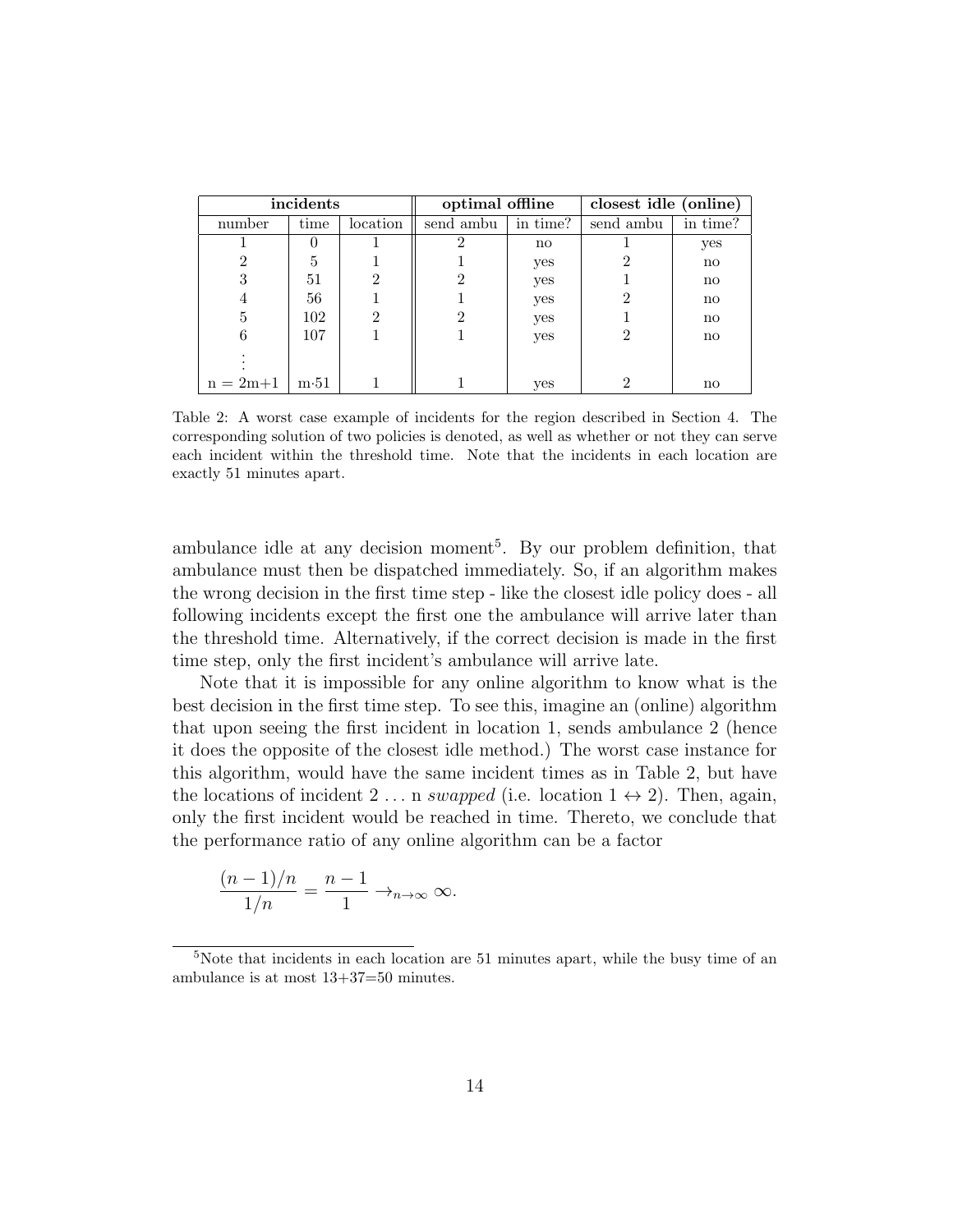larger than the optimal offline policy.<sup>6</sup>

Although this worst case is interesting from a theoretical perspective, we want to clarify that this is not a case that is likely to occur in practice. Since ambulance planning is a topic of practical importance, the rest of this paper focuses on the performance ratio between online and offline algorithms for realistic incident chains. More specifically, we are interested in the expected performance ratio for incident chains that originate from an incident distribution as described in Section 2.1.

#### 5. Computational results

In this section, we analyze the ambulance dispatch problem based on an EMS system that represents Utrecht, one of the largest EMS regions in the Netherlands. Figure 2 shows a map of the region and the base locations that we used. Utrecht is a densely populated area, with approximately 1.2 million inhabitants and an area of approximately 1,400 square kilometers. The ambulance provider for this region handles more than 100,000 incidents per year - a number equal to roughly 10% of all ambulance demand in the Netherlands.

We chose realistic parameters to model the EMS region Utrecht. For example, the base locations that we used are equal to the ones used in practice (for - at least - the period between 2013 and 2015). Furthermore, we divided the region by postal codes, and model the incident arrivals in each postal code as a Poisson process with a rate proportional to the population. Ambulance travel times were provided by the Dutch National Institute for Public Health and the Environment (RIVM). For the exact parameters used in the implementation, see Table 3.

<sup>6</sup>One might argue that in this particular case the ambulance dispatcher should be allowed to change his mind and send a different ambulance whenever new information becomes available - like a new vehicle becoming idle - as long as the originally dispatched ambulance still has not arrived. That is, the dispatcher might be able to perform better if he is allowed to schedule with preemption during the travel time. However, one can easily see that preemption does not change the worst case: suppose we change the problem instance in Table 2 by increasing the time of incident 2 from 5 to 13, and update the consecutive (odd) incidents accordingly. Then, the new information arrives too late, i.e., the originally dispatched ambulance has already arrived, and hence the infinitely large ratio also holds for the dispatch problem with preemption.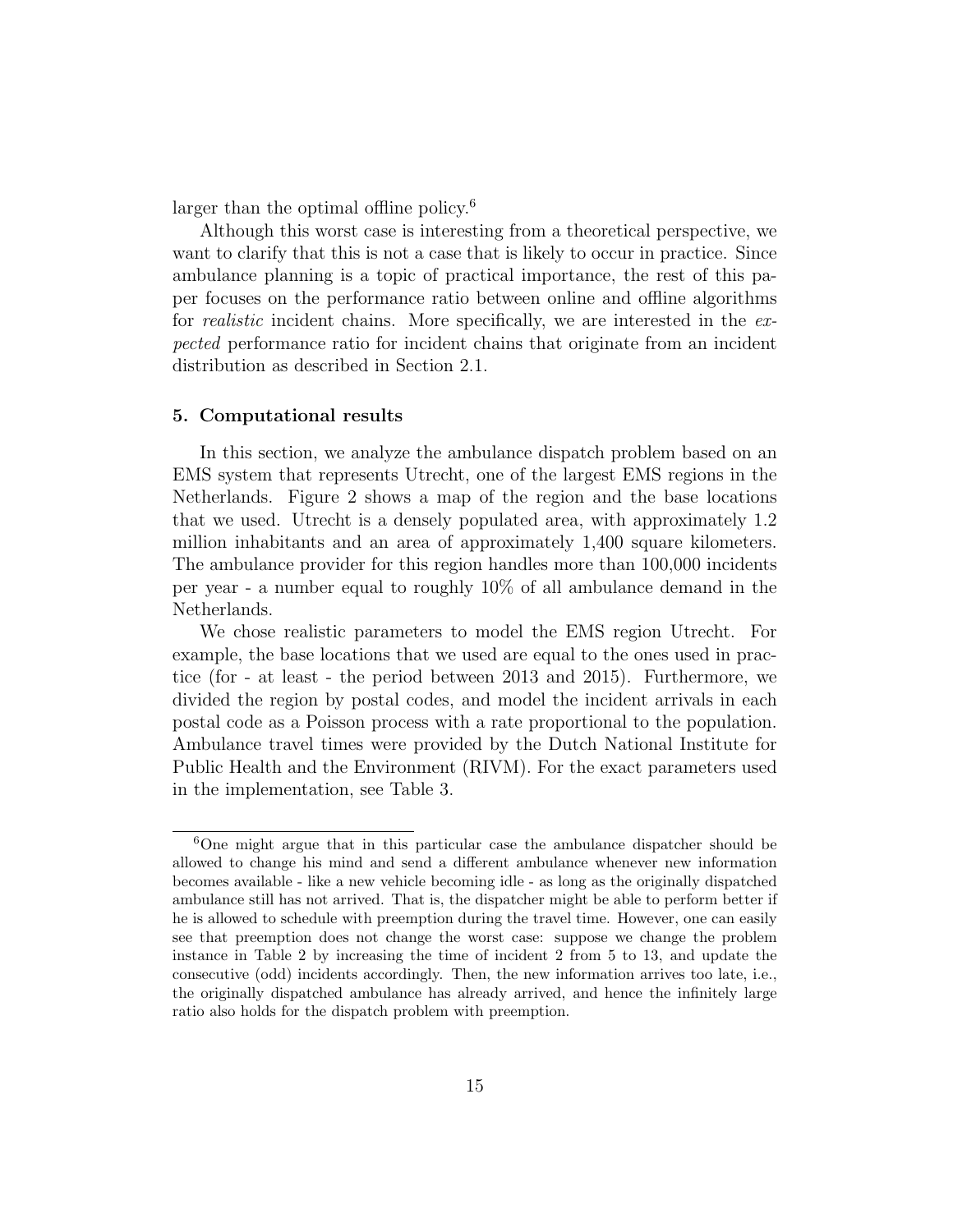| Parameter   | Magnitude             | Choice                                   |  |  |  |
|-------------|-----------------------|------------------------------------------|--|--|--|
| $\lambda_1$ | $0.9 \cdot \lambda_2$ | A $10\%$ lower rate than normal for this |  |  |  |
|             |                       | region.                                  |  |  |  |
| $\lambda_2$ | $1/6.4$ min           | Realistic for urgent calls on a weekday  |  |  |  |
|             |                       | in this region.                          |  |  |  |
| $\lambda_3$ | $1.1 \cdot \lambda_2$ | A 10\% higher rate than normal for this  |  |  |  |
|             |                       | region.                                  |  |  |  |
| A           | 25                    | Fleet sized such that performance is re- |  |  |  |
|             |                       | alistic (near $5\%$ late arrivals).      |  |  |  |
| W           | 19                    | Base locations as existing in 2013-2015. |  |  |  |
|             |                       | We divide the ambulances over the        |  |  |  |
|             |                       | bases according to the static MEXCLP     |  |  |  |
|             |                       | solution.                                |  |  |  |
| $\,V\,$     | 217                   | 4 digit postal codes.                    |  |  |  |
| $\tau_{ij}$ |                       | Driving times as estimated by the        |  |  |  |
|             |                       | RIVM, rounded to minutes.                |  |  |  |
| $d_i$       |                       | Fraction of inhabitants as known in      |  |  |  |
|             |                       | 2009.                                    |  |  |  |
| T           | $12 \text{ min}$      | Typical time standard for high priority  |  |  |  |
|             |                       | incidents in the Netherlands.            |  |  |  |
| X           | $37 \text{ min}$      | Realistic average busy<br>time<br>for    |  |  |  |
|             |                       | $ambulances7$ .                          |  |  |  |

Table 3: Parameter choices for our implementation of the region of Utrecht.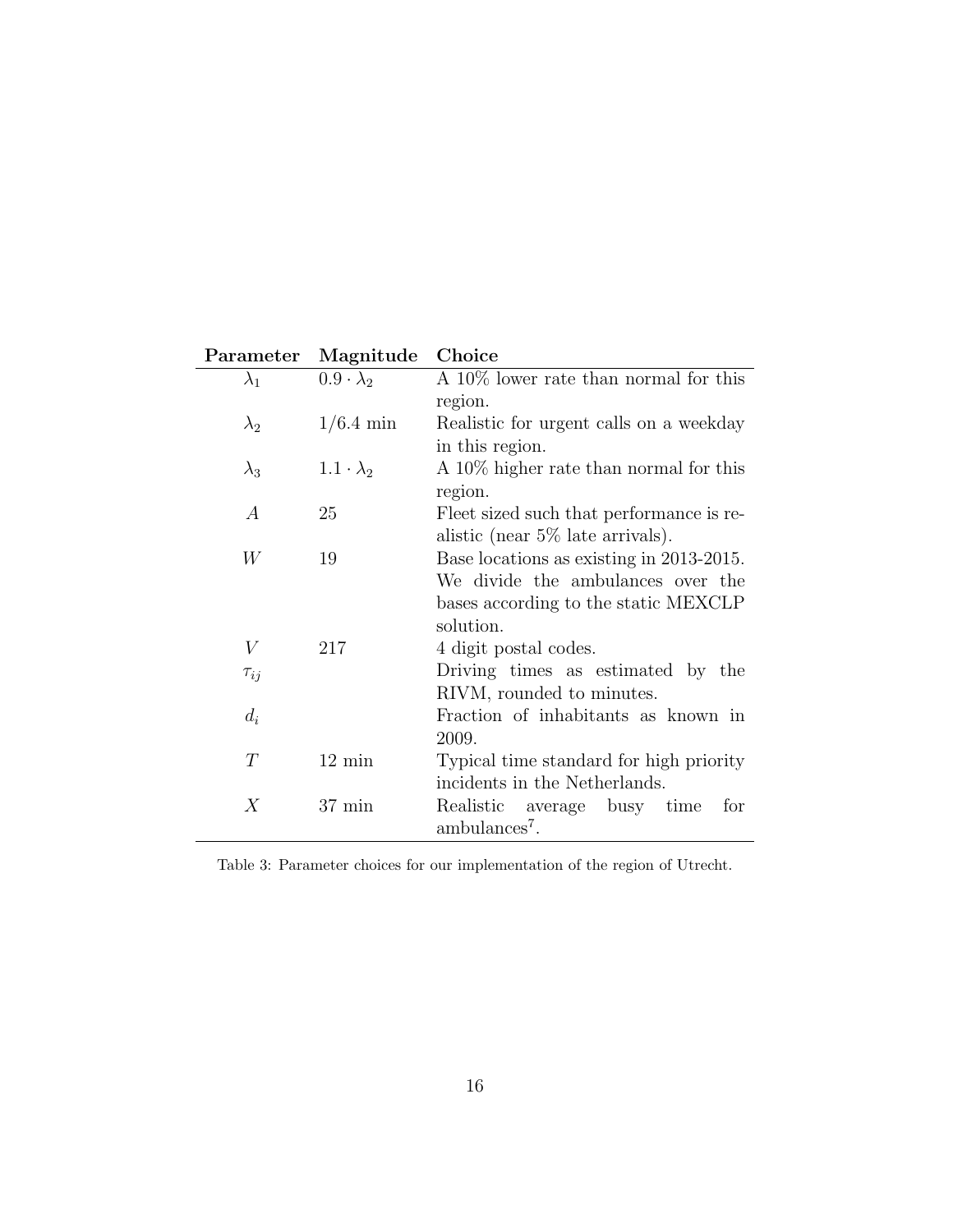

Figure 2: The 19 existing ambulance base locations in the region of Utrecht, The Netherlands. We distribute the 25 available ambulances over the bases according to the MEXCLP solution with busy fraction  $q = 0.3$ .

It is clear that we can only analyze *finite* incident chains; however, it is not immediately clear what the length of such chains should be. One might argue that longer chains will lead to a larger performance difference between online and offline solutions - simply because the offline solution is able to look further into the future. On the other hand, it seems reasonable to assume that incidents that are very far in the future do not greatly affect current decisions. Thereto, we analyzed incident chains of four different lengths: 6, 12, 18 and 24 hours. One might also argue that the result depends on the value of  $\lambda$ , thereto we analyzed three different values  $(\lambda_1, \lambda_2 \text{ and } \lambda_3, \text{ as})$ described in Table 3).

The parameters described above lead to the analysis of 12 different cases.

<sup>7</sup>This number may seem small, but note that this includes some ambulances that do not need to transport the patient to a hospital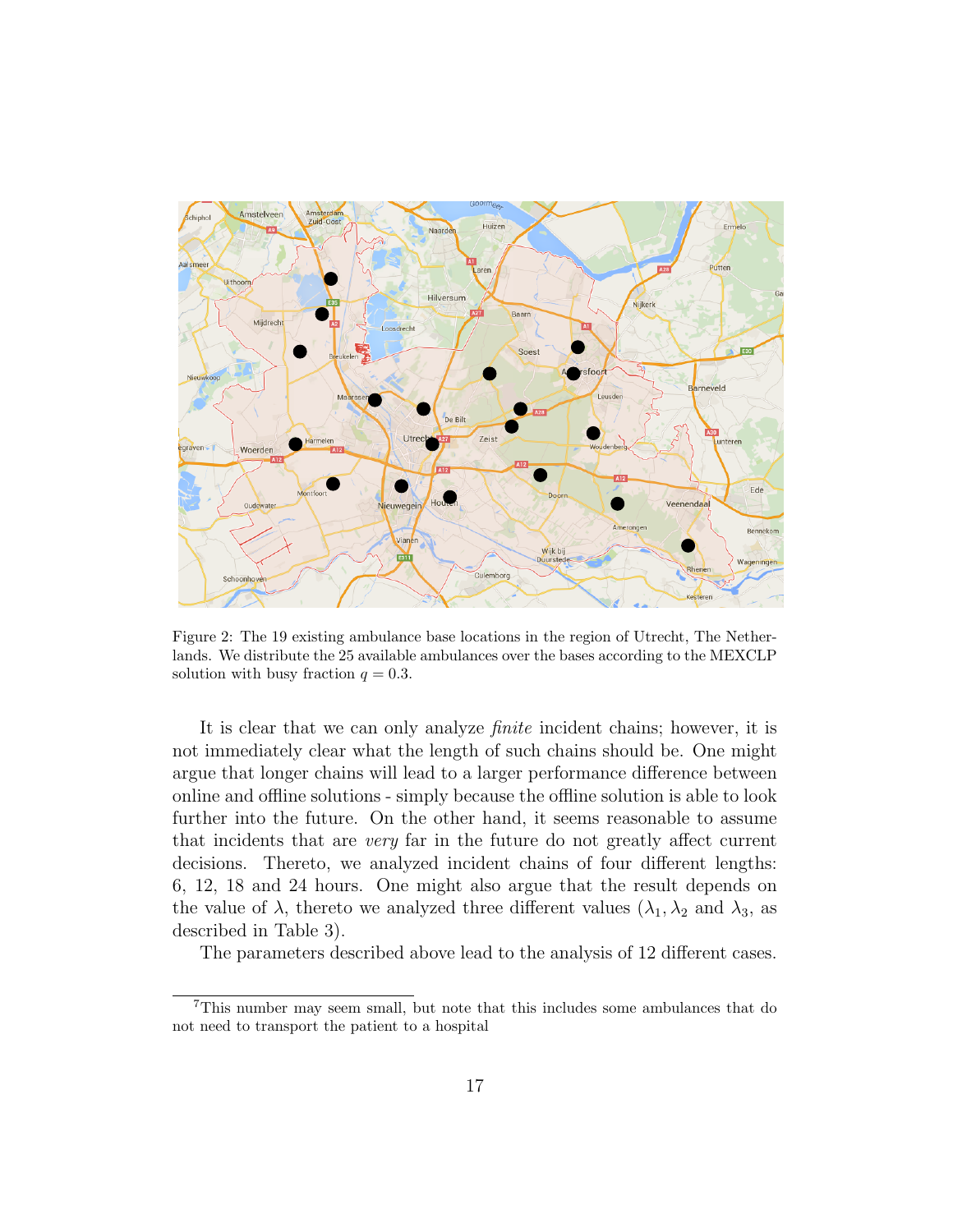For each of those cases, we drew  $|S|=1000$  incident chains according to the Poisson process described in Section 2.1, for the region Utrecht defined in Table 3.

In order to compute the optimal offline performance, we implemented all three methods from Section 3. First, we tried the CP, which we implemented in the MiniZinc modeling language, using its standard G12 finite domain solver. This could only handle very small problem instances. The largest instances we tried to solve with CP had a simulation time of six hours. The computation time varied widely among the different instances, the longest ones taking more than a day. Next, we implemented the DP in  $C_{++}$ , which reduced computation times (again for instances of six hours simulation time) to a range of 20 minutes to a few hours. Finally, we implemented the BLP in Java using solver CPLEX 12.6, which solves all instances, including ones for 24 hours simulation time, in a fraction of a second. As stated in Section 3, the performance of the two online dispatch policies is calculated by simulating the EMS system.

Ambulance optimization is a complex topic, and it is often hard to oversee whether stated theoretical results will hold up in practice - even for experts. It is our opinion that in order for results to be meaningful, at least the performance should be close to the performance in practice. In the Netherlands, urgent incidents should be served within the time standard in at least 95% of all cases. The ambulance provider for Utrecht performs slightly better than this 95% on average. Thereto, we decided to use a number of vehicles such that the average fraction of late arrivals for the online dispatch methods is roughly between 3 and 5%. We believe that this choice leads to the most realistic and insightful results.

The obtained fraction of late arrivals for each of the 12 cases is depicted in Figure 3. Recall that we compute the performance ratio as described in Equation 2. The results from Figure 3 then lead to the performance ratios found in Table 4.

#### A bound on optimal online algorithms

Our offline optimum constitutes the first known bound on the performance of an optimal online ambulance dispatch policy. Above, we have shown that the DMEXCLP dispatch policy performs approximately 1.9 times worse than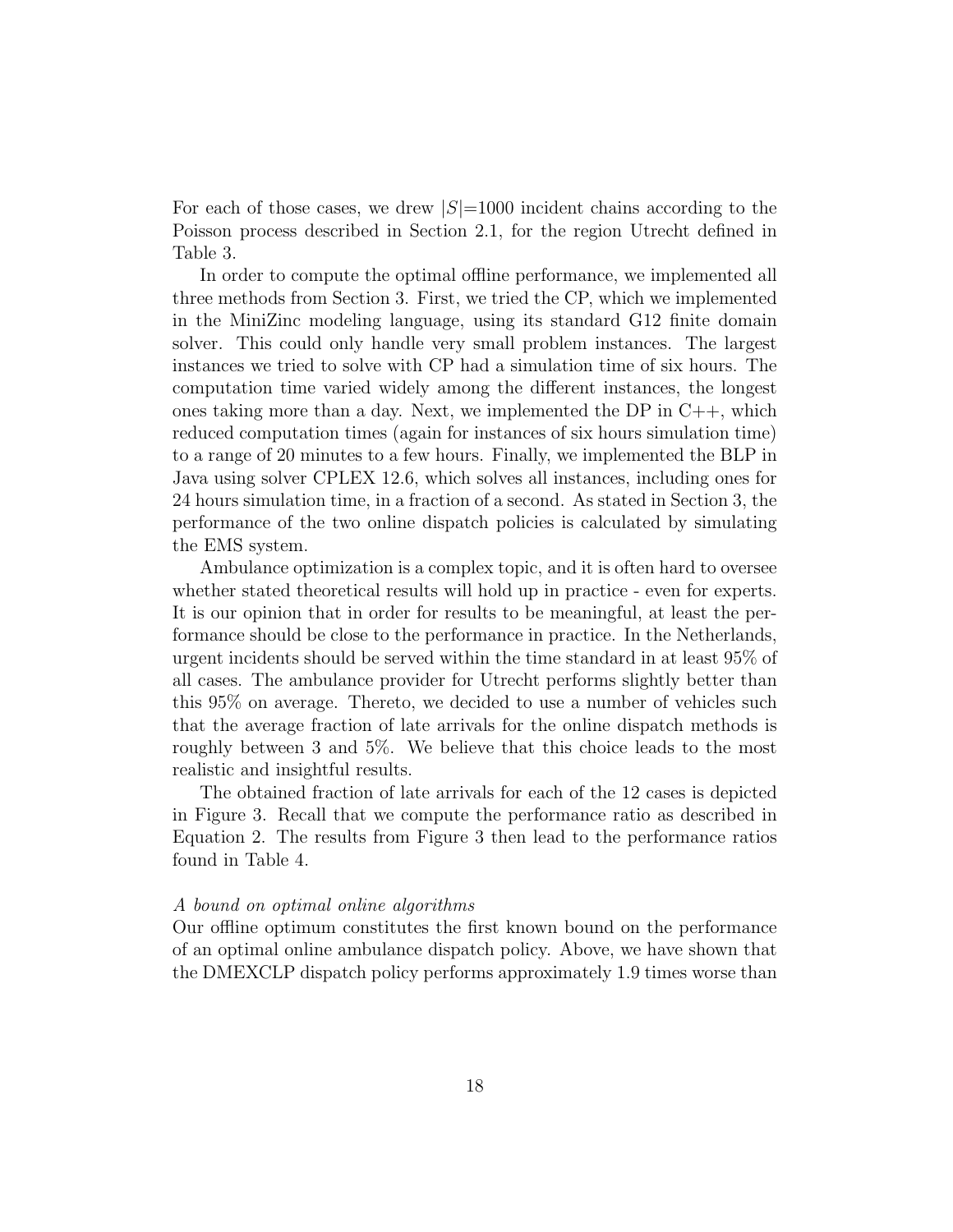

Figure 3: Average fraction of late arrivals for 1000 chains of incidents, with different incident intensities and chain lengths. A 95% confidence interval is displayed.

|                | $\lambda_1$     | $\lambda_2$     | $\lambda_3$     |
|----------------|-----------------|-----------------|-----------------|
| <b>DMEXCLP</b> |                 |                 |                 |
| 6 hours        | $1.72 \pm 0.07$ | $1.86 \pm 0.07$ | $1.96 \pm 0.12$ |
| 12 hours       | $1.67 \pm 0.05$ | $1.87 \pm 0.07$ | $2.06 \pm 0.06$ |
| 18 hours       | $1.72 \pm 0.07$ | $1.88 \pm 0.07$ | $2.00 \pm 0.05$ |
| 24 hours       | $1.74 \pm 0.05$ | $1.87 + 0.05$   | $2.04 \pm 0.06$ |
| Closest idle   |                 |                 |                 |
| 6 hours        | $2.48 \pm 0.19$ | $2.73 \pm 0.11$ | $2.91 \pm 0.17$ |
| 12 hours       | $2.39 \pm 0.09$ | $2.72 \pm 0.14$ | $3.05 \pm 0.09$ |
| 18 hours       | $2.40 \pm 0.11$ | $2.73 \pm 0.11$ | $2.94 \pm 0.09$ |
| 24 hours       | $2.46 \pm 0.06$ | $2.72 \pm 0.10$ | $3.00 \pm 0.09$ |

Table 4: The observed Performance Ratio and 95% confidence interval of online dispatch policies.

the offline optimum<sup>8</sup>. This means that there cannot exist an online dispatch

<sup>&</sup>lt;sup>8</sup>Note that for this numerical result, we focused on  $\lambda_2$ , since it is realistic for this particular EMS region. Furthermore, Table 4 indicates that the Performance Ratio does not vary greatly between cases of 12, 18 and 24 hours. Therefore we use the 24 hour case as a estimate of the true Performance Ratio.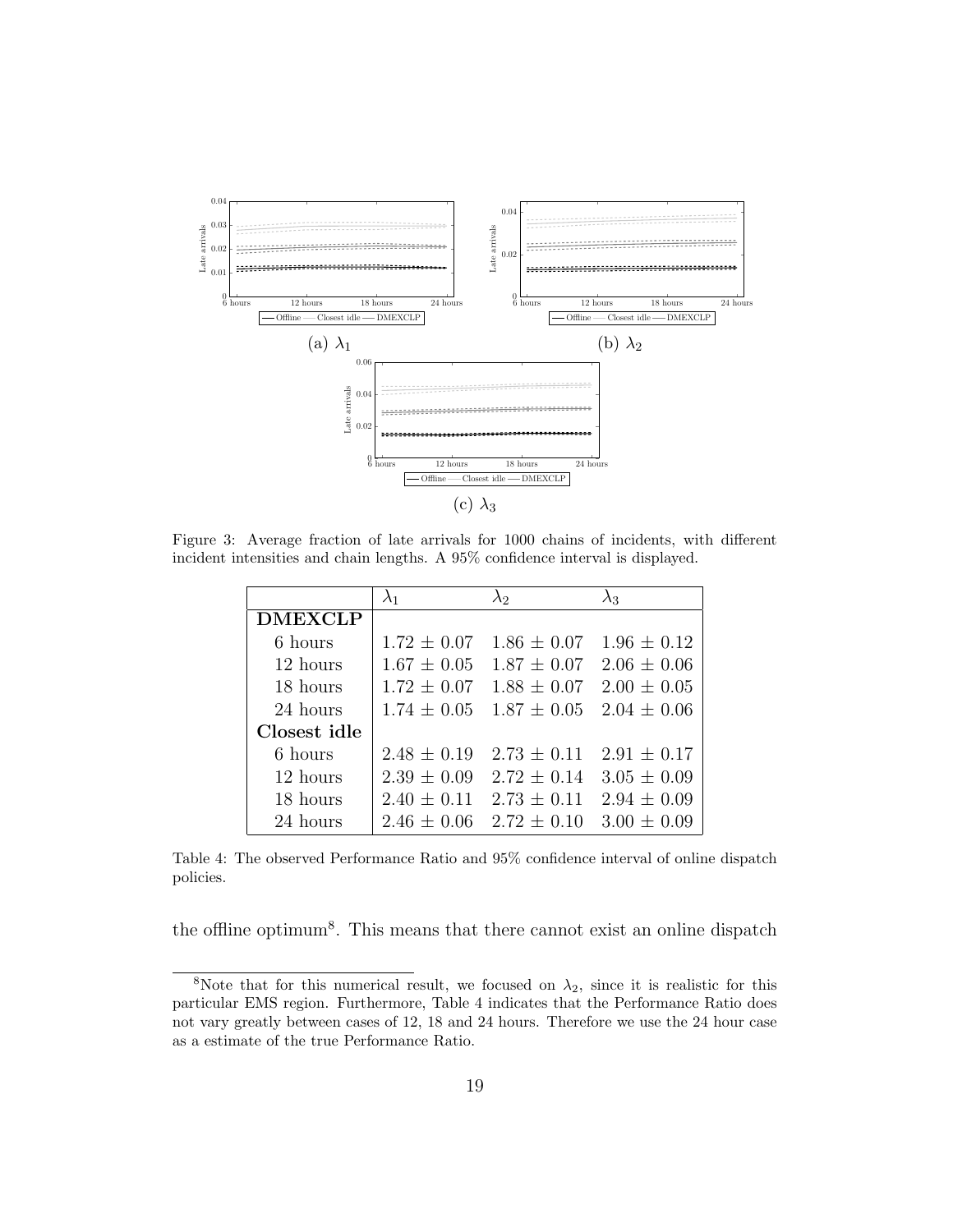method that improves the performance of the DMEXCLP dispatch method by more than a factor 1.9 on average. We emphasize that this bound is an optimistic one, since it is obtained using information - on future incidents that is inaccessible to online policies, but it is a bound nonetheless.

#### The value of information

Generally speaking, the competitive ratio of a problem shows the importance of knowing the future for this problem. In terms of the ambulance dispatch problem, it gives an indication of 'unfortunate decisions' made by online policies - even an optimal one - that could not have been avoided unless one knew about future incidents. Our results are perhaps surprising: the authors of this paper had previously expected that knowing incidents in advance would have a greater impact on performance. However, our results show that even an omniscient dispatcher will still be left with  $\frac{1}{1.9} \approx 53\%$  of the late arrivals, compared to a dispatcher that executes DMEXCLP.

## 6. Discussion

We have introduced three methods to compute the offline optimal solution to the ambulance dispatch problem. Note that, due to scalability issues, the CP and DP method are not advisable for most numerical work; we recommend the BLP to solve the problem practically.

One may perform the analysis as described in this paper for multiple EMS regions. Different regions typically have different characteristics, such as the average busy fraction of ambulances, or the distance between bases and demand. These differences will most likely result in a different online/offline performance ratio, and it would be interesting to see how these ratios vary over different regions. However, regions are always hard to compare, and therefore instead of simulating different regions we chose to analyze the effect of different arrival intensities.

Table 4 shows that the Performance Ratio between the online policies and the offline optimum increases with  $\lambda$ . This may be explained as follows. A larger  $\lambda$  leads to more incidents within a short time frame. As we have seen in Appendix B, this makes for a more complex problem, because many decisions are now dependent on one another. In particular, an unfortunate choice at some point can have an effect on many incidents after that. It is therefore not surprising that the gap between the online heuristics and the offline optimum increases with  $\lambda$ .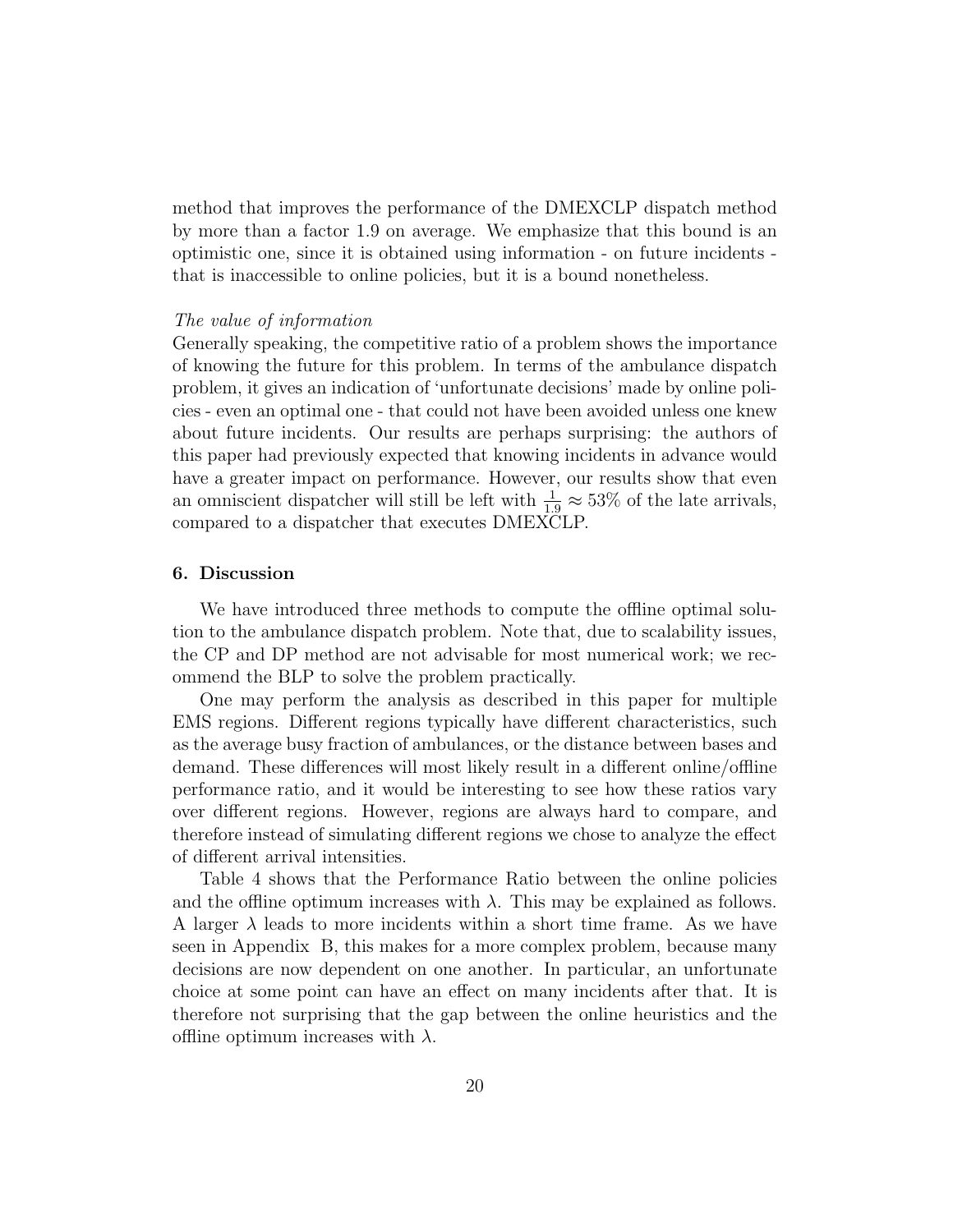Although it was previously known that the closest idle method is not optimal, it is often assumed to be quite a good policy. In fact, the insight that the 'closest idle' performance is still a factor 2.7 away from the offline optimum, is something that many researchers in the field of ambulance planning may be tempted to attribute to the value of information: to the fact that the offline policy has much more knowledge. However, as Figure 3 depicts, the DMEXCLP dispatch heuristic is able to close about half the gap between the 'closest idle' and the offline optimum. We find this observation rather surprising, as it implies that the value of information for the dispatch problem is smaller than we had previously anticipated.

In order to compute the Performance Ratio, we drew random chains of incidents. However, we always started at time 0 with all ambulances idle. This may perhaps be interpreted as the start of the day, for EMS providers that serve few calls at night. However, one might also argue that we should focus more on the system in steady state. We conjecture that our result - a Performance Ratio of 1.9 - will roughly hold for steady state as well, since the value did not change much between incident chains of 12, 18 and 24 hours (see Table 4).

Finally, one might suggest to make the model more realistic, e.g., by defining the busy time of an ambulance after arrival at an incident to be a random variable. Then, however, determining the optimal offline policy becomes a very difficult task. We see only one way to overcome this difficulty, and that is to let the offline solution have knowledge of the realizations of these random times. Since online policies can only use the busy times in distribution, this would increase the gap between information given to the offline and online policies. This deviates further from our main research question, which was how much it helps to have information on when and where incidents will occur. Increasing the gap between what is known in the online and offline case will not help us to gain more insight in this matter. Therefore, we decided not to proceed in this direction.

## Acknowledgements

We thank the Dutch National Institute for Public Health and the Environment (RIVM) for giving access to the travel times for EMS vehicles in the Netherlands. The first author of this paper would like to thank Kim Mariott, Mark Carman and Maria Garcia de la Banda from Monash University, Melbourne, for introducing her to Constraint Programming in general, and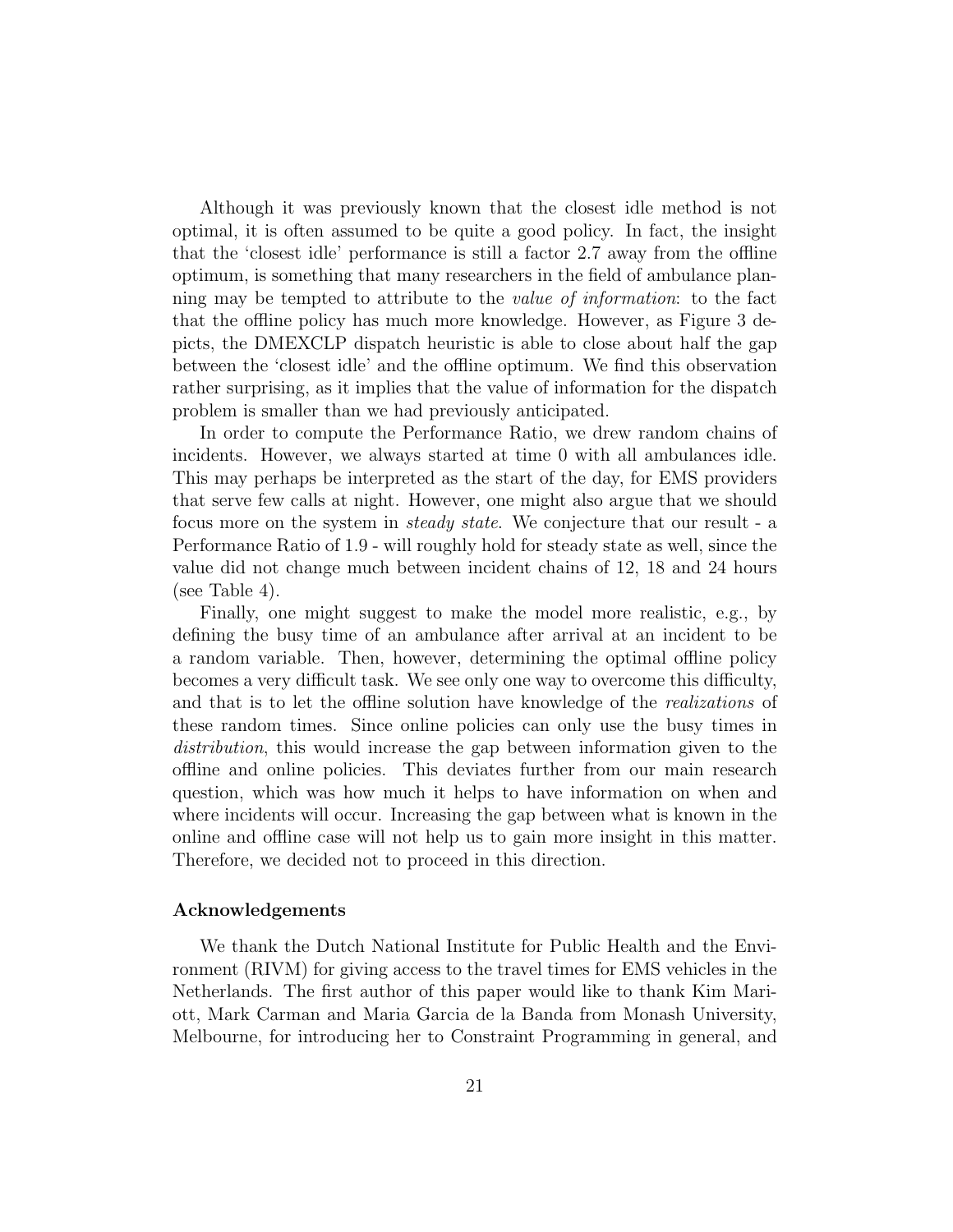MiniZinc in particular. We thank Gerhard Woeginger for his suggestions regarding the dynamic programming solution. This research was financed in part by Technology Foundation STW under contract 11986, which we gratefully acknowledge.

## Appendix A. Constraint Programming Formulation

In this appendix, we describe how we found the optimal offline solution with CP. For this purpose, we used the MiniZinc constraint modeling language. We modelled a set of  $n$  incidents by the following variables:

- $t(c)$ , the  $c^{th}$  element of vector  $\vec{t}$ . This is the time that incident c occurs,  $c \in \{1, \ldots, n\}.$
- $loc(c)$ , the  $c^{th}$  element of vector  $\vec{loc}$ . This is the location of each incident, where  $loc(c) \in V$  for  $c \in \{1, \ldots, n\}$ .

The input further consists of the base location  $W_a$  of each ambulance  $a$ , as well as the driving times  $\tau_{i,j}$   $\forall i,j \in V$  (in minutes). For each incident c we introduced a variable  $\mathscr{A}(c)$ , which can take a value between 1 and |A|. These variables indicate which ambulance is assigned to each incident.

We aimed to minimize the fraction of arrivals later than threshold time T. Note that since the number of incidents - and therefore the number of arrivals - is known in advance, this is equivalent to minimizing the number of late arrivals. In our implementation, we focused on the number of late arrivals, denoted by  $\mathscr N$ .

Finally, we needed to ensure feasibility of the solution. Thereto, we added two constraints<sup>9</sup>. Equation (A.1) makes sure variable  $\mathcal N$  is set correctly, i.e., it is the number of incidents for which the dispatched ambulance was further than T minutes away. Equation (A.2) ensures that two incidents  $(c_1 \text{ and } c_2)$ assigned to the same ambulance do not overlap in time.

Note that this is not the only CP model one could formulate. In fact, a model similar to the BLP model that we have seen in Section 3.1 is also possible for CP. However, we chose to keep the models diverse.

minimize  $\mathscr N$ 

<sup>9</sup>We also added other - redundant - constraints in order to find solutions faster. However, they do not change the result and therefore we do not mention them here.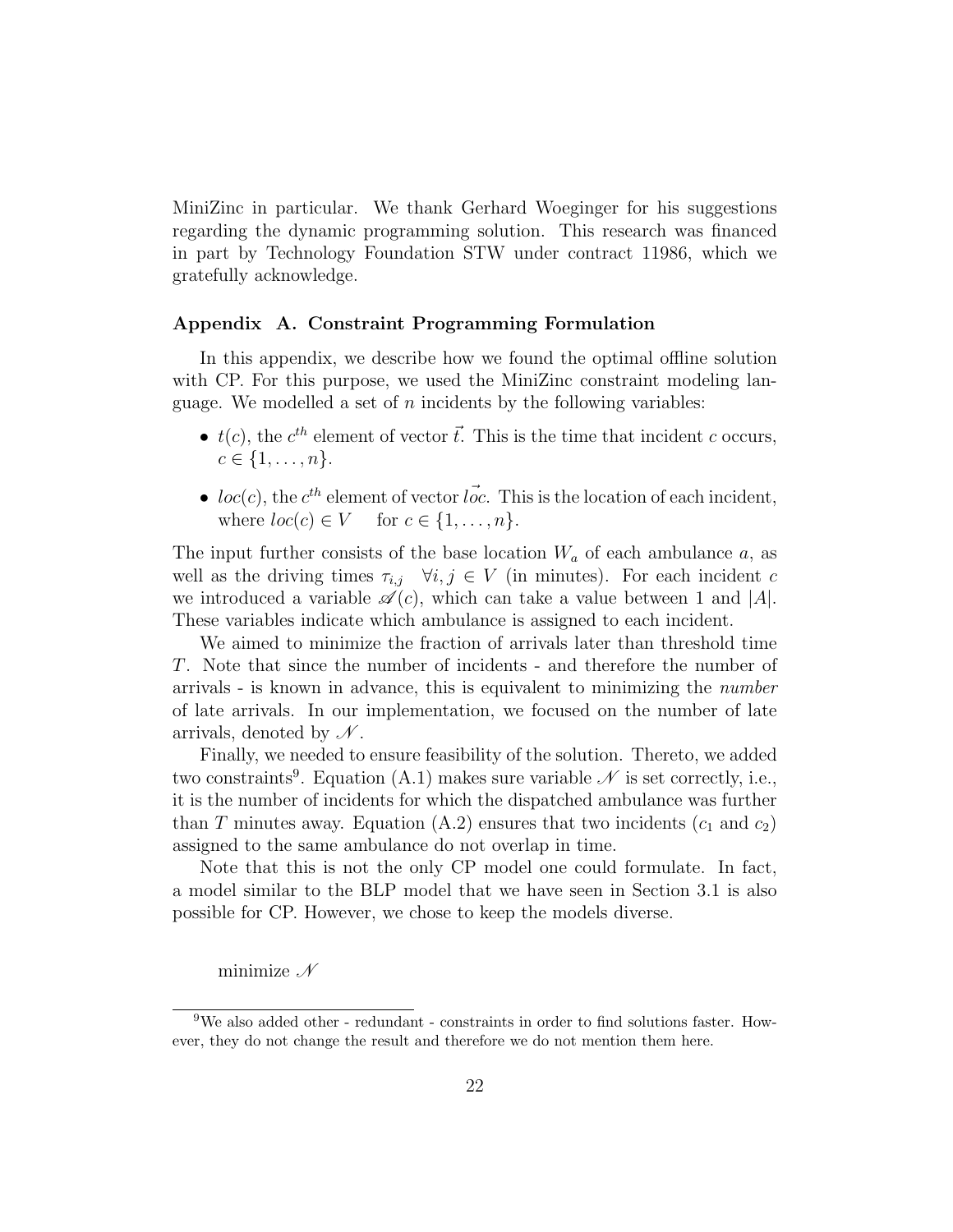s.t.

$$
\mathcal{N} = \sum_{c \in C} \mathbb{1}(\tau_{W_{\mathscr{A}(c)}, loc(c)} > T) \tag{A.1}
$$

and

$$
\nexists c_1, c_2 \in C \text{ such that}
$$
\n
$$
c_1 < c_2 \quad \land \quad \mathcal{A}(c_1) = \mathcal{A}(c_2) \quad \land \quad t(c_1) + \tau_{W_{\mathcal{A}(c_1)},loc(c_1)} + X > t(c_2).
$$
\n(A.2)

Note that in the formulation of Equation  $(A.2)$ , we used the assumption that incidents are ordered chronologically.

One can immediately see the benefit of the flexibility that CP has to offer: we were able to write the problem using just two constraints, which look very similar to the way one might naturally think about the dispatch problem.

## Appendix B. Dynamic Programming Formulation

In this section, we describe how we built the dynamic program (DP), and what extra features could be added to it in order to speed up the computation. Note that we only need to make decisions right after an incident has occurred. Therefore, we define states at time steps that coincide with the incidents and just like the incidents, we denote them  $c$  from 1 to  $n$ . That way, time step c corresponds to the actual time  $t(c)$ . Additionally, we add a dummy time step  $n + 1$ , with  $t(n + 1)$  large enough such that all vehicles are idle again, regardless of the dispatch decisions made in the past. The only allowed action at this time step is a dummy action with reward 0.

#### States, actions and rewards

We define our states to be vectors containing the time in minutes until each ambulance becomes idle. This implies that a state  $s$  is a vector of length |A|, the number of ambulances in the system. Let  $s[a]$  denote the number of minutes until ambulance a becomes idle, for  $a \in A$ . If this is 0 minutes, that means the vehicle is already idle. At time 0, nothing has happened yet, and all ambulances are idle. Therefore, we start with the zero vector, having a value of 0. In any state s, the allowed actions, i.e., the ambulances that are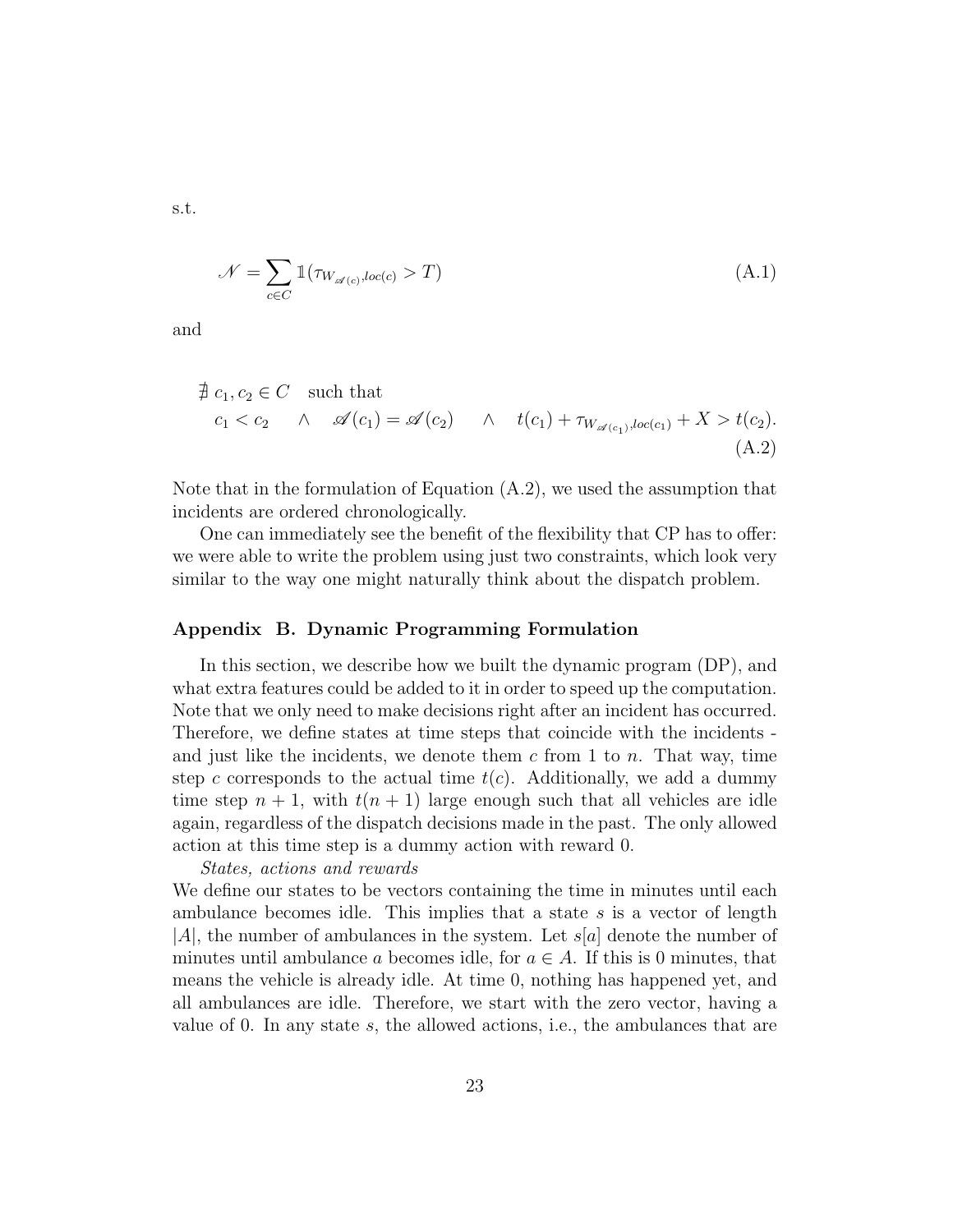eligible for dispatch, are given by:  $a \in A$  for which  $s_c[a] = 0$ . At time step c,  $c \leq n$ , the penalty corresponding to action  $a_c$   $(a_c \in A)$  is given by

$$
R(s_c, a_c) = \begin{cases} 1 & \text{if } \tau_{W_{a_c, loc(c)}} > T; \\ 0 & \text{otherwise.} \end{cases}
$$

Note that the reward for  $c = n + 1$  is defined as 0.

To know how to update the states, we can precompute the time differences between the incidents. Thereto, we define:

$$
diff_c = t(c+1) - t(c) \quad \text{for } c \in C,
$$

Next is described how to update any state  $s_c$  to state  $s_{c+1}$ , where  $a_c$ denotes the chosen action in time step c. Let  $\Gamma$  be the transition function, that depends on  $s_c$  and  $a_c$ . Define  $s_{c+1} = \Gamma(s_c, a_c)$  such that

$$
s_{c+1}[a] = \begin{cases} \max(\tau_{W_{a,loc(c)}} + X - \text{diff}_c, 0) & \text{if } a = a_c; \\ \max(s_c[a] - \text{diff}_c, 0) & \text{otherwise.} \end{cases}
$$

The value of being in state  $s_{c'}$  at time step  $c'$  can then be defined as:

$$
V_{c'}(s) = \min_{\{a_c\}_{c=0}^{c'}} \sum_{c=0}^{c'} R(s_c, a_c)
$$

subject to

 $a_c \in A$  and  $s_c[a_c] = 0$ 

and

$$
s_{c+1} = \Gamma(s_c, a_c), \quad \forall c = 0, 1, 2, \dots n
$$

The objective is to minimize the fraction of late arrivals, which - for any fixed number of incidents - is equal to minimizing the *number* of late arrivals. So we are interested in the value  $V_{n+1}(0)$ .

Note that decisions made in the past have a large effect on the set of states that we need to analyze in the future. In fact, only a small subset of all states we can think of, will ever be reached. That is, one can obtain  $s_{c+1}$  from  $s_c$ , but not the other way around. Therefore, a backward recursion does not make sense for this problem; instead, we used a forward recursion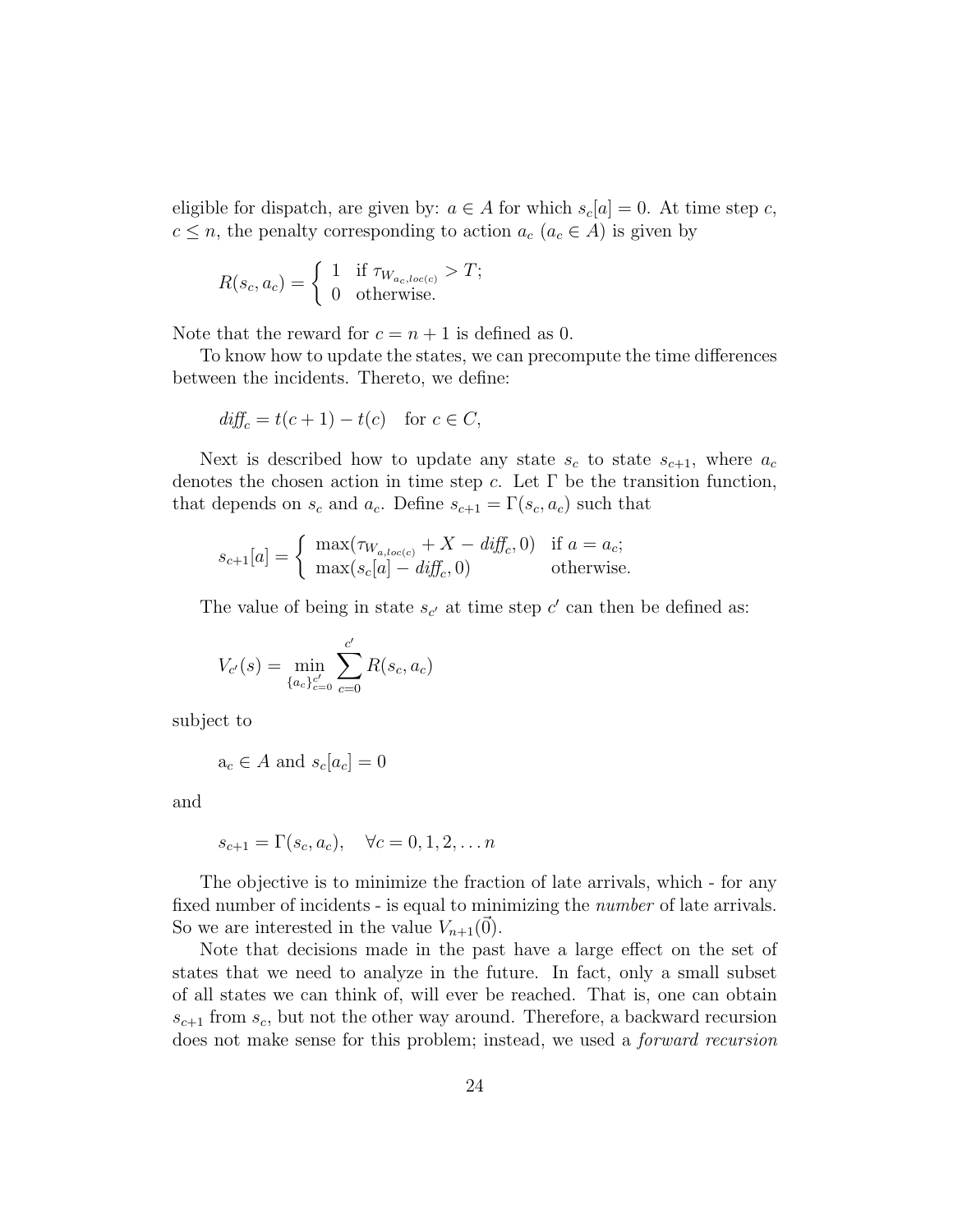to obtain the set of states that we need to analyze. Hence, for each state s, we computed the value at time step c based on the value in the previous time step, as follows.

$$
V_{c+1}(s_{c+1}) = \min_{a_{c+1}} \{ V_c(s_c) + R(s_{c+1}, a_{c+1}) \}.
$$

Although this method in theory computes the optimal solution to any instance of the offline ambulance dispatch problem, practical difficulties can occur. Just like in the Constraint Programming approach, the difficulty is that many situations need to be considered (in the Dynamic Programming case, that means many states need to be stored).

Note that it is hard to give an exact formula that describes the number of states that need to be computed in order to find the solution. There are, however, two formulas that both give an upper bound on the number states. The first one follows straightforwardly when one realizes that the time until each ambulance becomes available completely defines a state (and that we should consider this *n* times). This means there are at most  $nM^{|A|}$  relevant states, where  $M$  is the maximum driving time between any base location and demand point. Furthermore, there is a maximum on the number of decisions that can be made. Assuming all possible combinations of ambulance assignments are allowed, this leads to a maximum  $|A|^n$  decisions, and hence states, to be considered.

There are some ways to reduce the total number of states required to store, which directly lead to shorter computation times. We next describe three ways to accomplish this.

## Appendix B.1. DP speed-up

In this appendix, we describe three ways to speed up the computation time of the DP. We illustrate the usefulness of each technique, by the effect it has on the following two problem instances<sup>10</sup>. In both examples,  $T = 12$ .

## Instance 1.

 $\vec{t} = [9, 13, 35, 47, 70, 95, 104, 105, 115, 127, 152, 169].$  $\vec{loc} = [34, 54, 23, 159, 81, 81, 39, 10, 142, 146, 140, 156].$ 

<sup>&</sup>lt;sup>10</sup>The cases considered here are for the region Utrecht. Due to the scalability issues of the DP, we used only 10 ambulances in this example.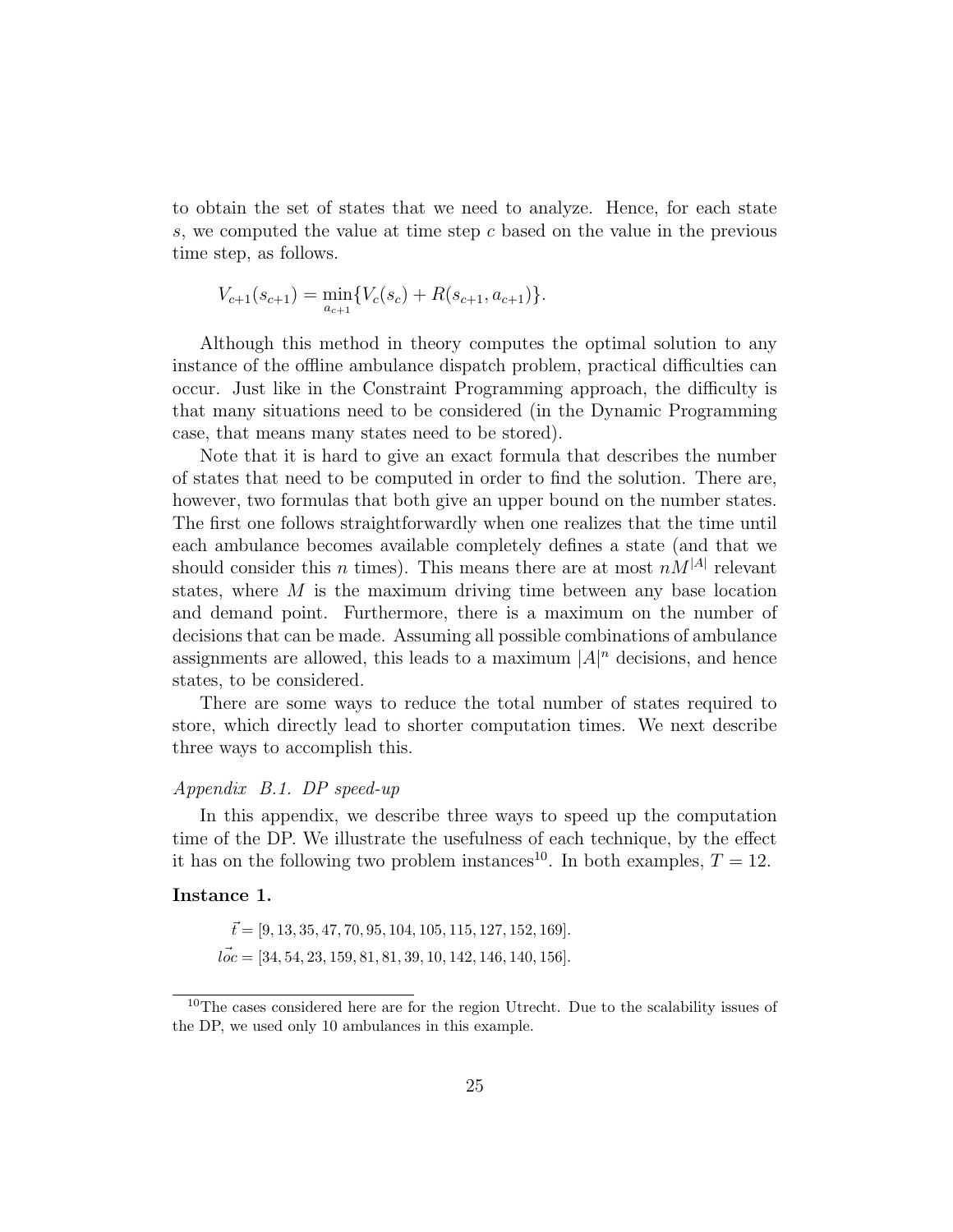(For this instance, the closest idle dispatch policy results in one late arrival. The offline optimum is also one late arrival.)

## Instance 2.

 $\vec{t} = [1, 1, 30, 33, 34, 43, 43, 62, 63, 81, 103, 114, 124, 135, 138, 139, 168, 174].$  $\vec{loc} = [200, 182, 135, 217, 67, 131, 74, 179, 95, 15, 74, 37, 206, 206, 142, 54, 145, 44].$ 

(For this instance, the closest idle dispatch policy results in four late arrivals. The offline optimum is equal to three late arrivals.)

#### Eliminating dominated states

One well-known way to reduce the number of states, is to eliminate so-called dominated states. We define a state s to be dominated at time  $c$ , if there exists another state  $s'$ , such that:

$$
s'[a] \le s[a] \quad \forall a \in A \quad \text{and} \quad V_c(s') \le V_c(s).
$$

That is, there exists another state for which all vehicles will be idle at earlier (or equal) times, while resulting in fewer (or equal) late arrivals. We iteratively removed dominated states until none are left in our state space.

#### Bounding the objective

Another way to reduce the time and memory spent on the dynamic program, is to bound the solution by any feasible objective value. For example, we can quickly pre-compute the objective from the 'closest idle' dispatch heuristic and eliminate any state that has a larger value. We show the benefit of this approach by example: Figure B.4 depicts the number of states that we need to analyze at each time step. (Note that Figure B.4b has more time steps than Figure B.4a, simply because more incidents occur.)

Figure B.4 shows that, in the first few time steps, the number of states for the bounded and unbounded DP are more or less equal. Let us explain why this makes sense, by the example of Instance 2. Here, the closest idle method results in four late arrivals. Therefore, bounding the states by the ones with values  $\leq 4$  does not have any effect before time  $c = 5$  (since the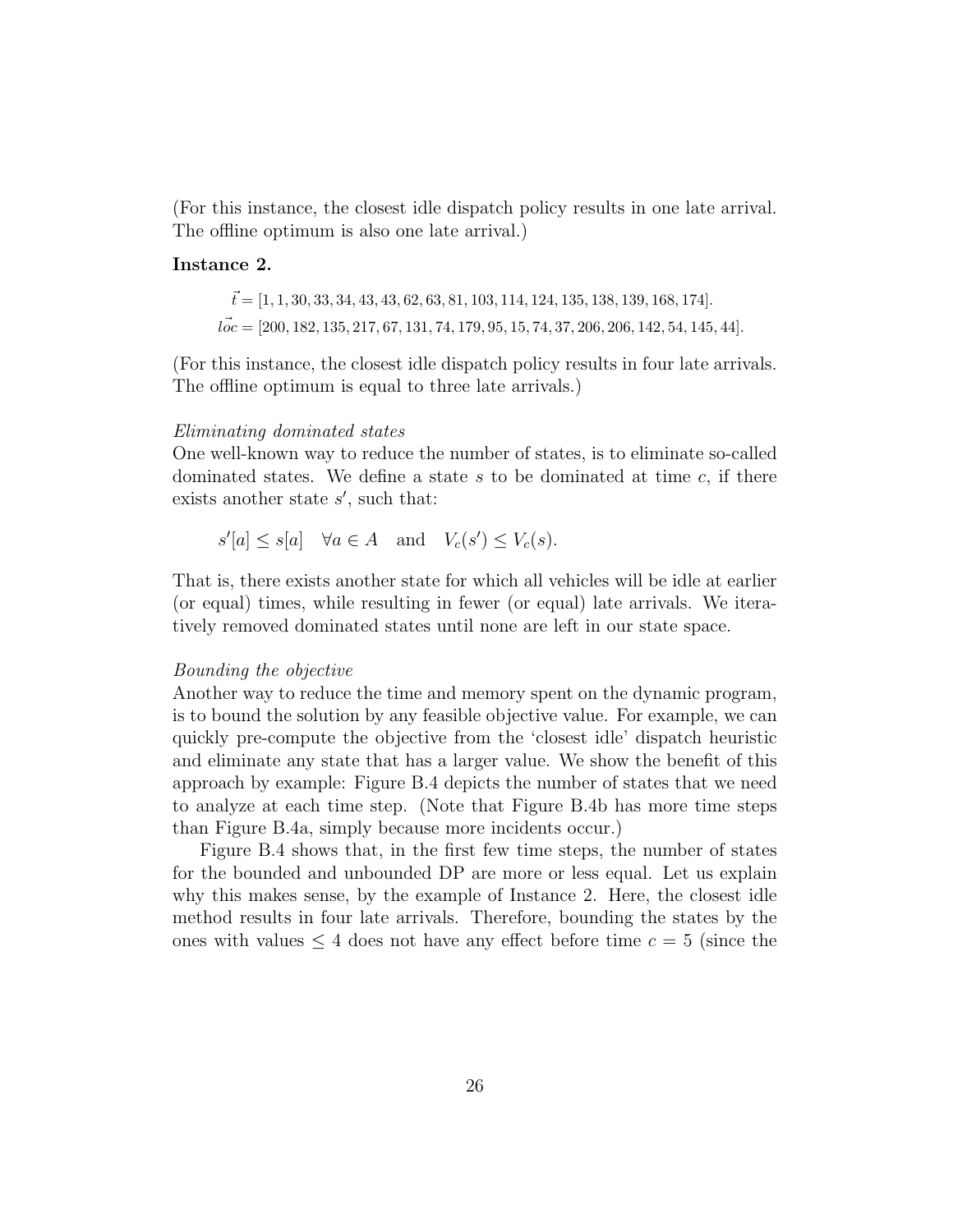

Figure B.4: Comparison of the number of states stored for each time step in the dynamic program, with and without bounding the solution by the value of the 'closest idle' policy.

value can increase by at most 1 per incident). $^{11}$ 

Also note that the number of states does not always increase over time. So what is it exactly, that causes the need to store many states? A key insight is that an incident that occurs at time  $t$ , only has an *indirect* effect on the system<sup>12</sup> after time  $t+\tau_{i,j}+37$ , for some travel time  $\tau_{i,j}, i, j \in V$ . That is, the ambulance will be idle by time  $t + \tau_{i,j} + 37$ , and can be used for any incident after that time, regardless of whether it is dispatched to the incident at time t. However, whether or not this particular ambulance is dispatched at time t, does have an effect on which ambulances are eligible for dispatch to incidents between time t and  $t + \tau_{i,j} + 37$ . Hence, we regard the effect

<sup>11</sup>An alternative, more elaborate way to bound the DP would be to store all states that the (online) heuristic passes through over time. That is, after each incident, store the remaining busy time for each ambulance, as well as the number of late arrivals observed in the past. Then, when computing the offline optimum in the DP, remove all states that are dominated by the states observed in the online solution. Note that we did not implement this idea.

<sup>12</sup>assuming that we never run out of ambulances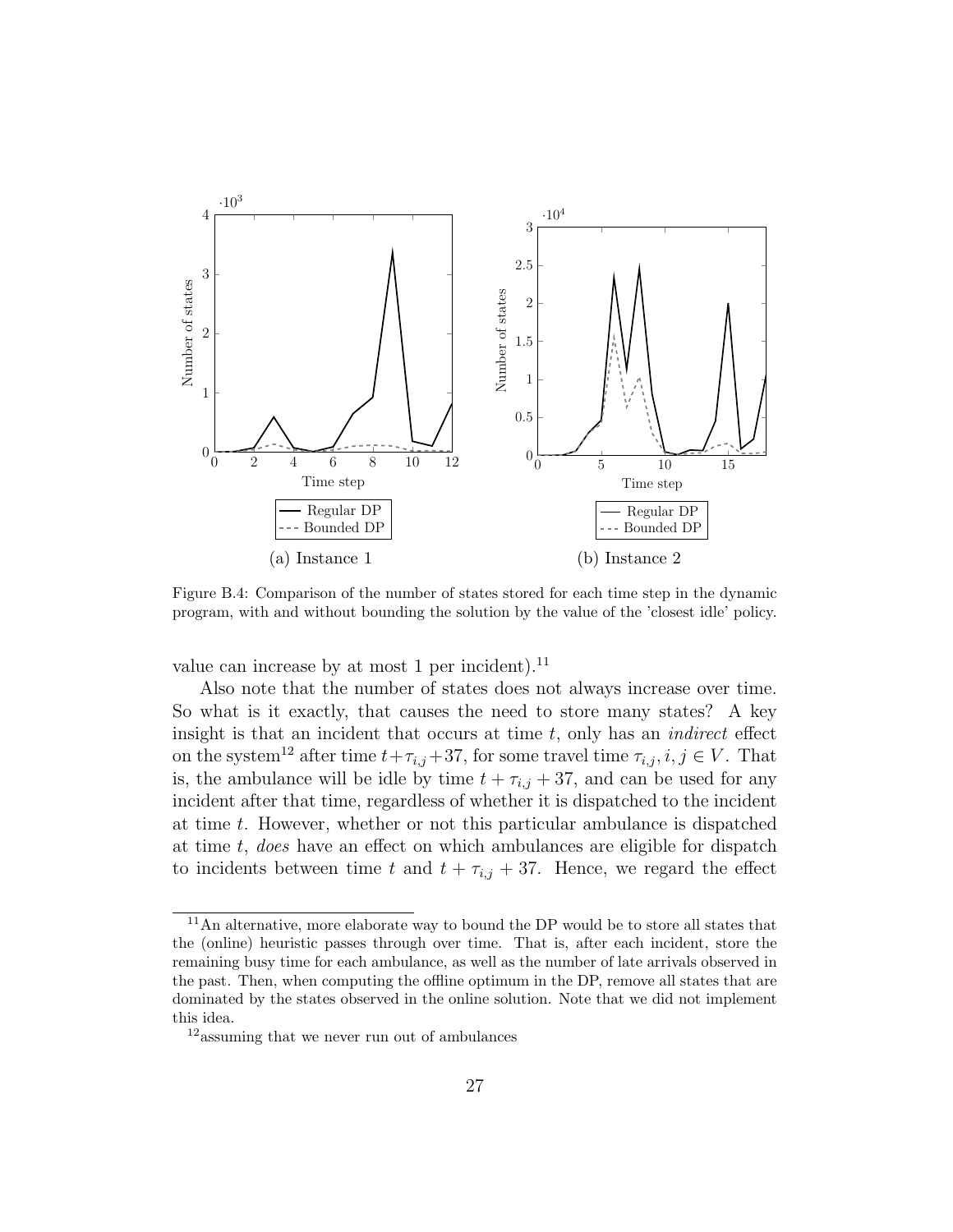as an indirect one. Note that this indirect effect occurs *only* when incidents arise within this time frame. This leads to the following observation.

# Observation 1. Longer inter-arrival times lead to a reduction in the number of states.

In particular, if the inter-arrival time between two consecutive incidents is larger than 37 minutes plus the response time from any base to the first incident (of the two), then the state space reduces to a single state (all ambulances are idle). This can be viewed as a 'reset' of the system, i.e., all information on past decisions are irrelevant for future decisions. When this occurs, it avoids an explosion of the state space that we would otherwise see for instances with a long horizon.

Roughly speaking, the computation time should scale linearly with the simulation horizon (given a fixed  $\lambda$ ). However, what makes an instance harder to solve is the number of incidents that occur quickly after one another. Many incidents in a short time window imply many dependent decisions and precisely this increases the number of states. This effect can be seen in the 'spikes' in Figures B.4a and B.4b (one can manually confirm this using the incidents times given in Instance 1 and 2. Conversely, the time steps with a very small number of states correspond to large inter-arrival times between incidents.

#### Rounding the numbers in the input

Another way to speed up the computations is by rounding the driving times and incident times. For example, instead of rounding to minutes, we could round the times to multiples of five minutes. The reason why this would result in fewer states, is that more states will be dominated.

Unfortunately, rounding means some accuracy will be lost: we make use of a trade-off between running time and accuracy here. At the very least, one should make sure to also round the times in the input for the heuristic solutions, or else the computed ratio is meaningless. Then, one might argue that the computed ratio will be similar to the unrounded case. Note that we did not implement this method, but instead suggest to use a Binary Linear Programming approach as described in Section 3.1.

#### References

[1] R. Alanis, A. Ingolfsson, and B. Kolfal. A Markov chain model for an EMS system with repositioning. Production and Operations Manage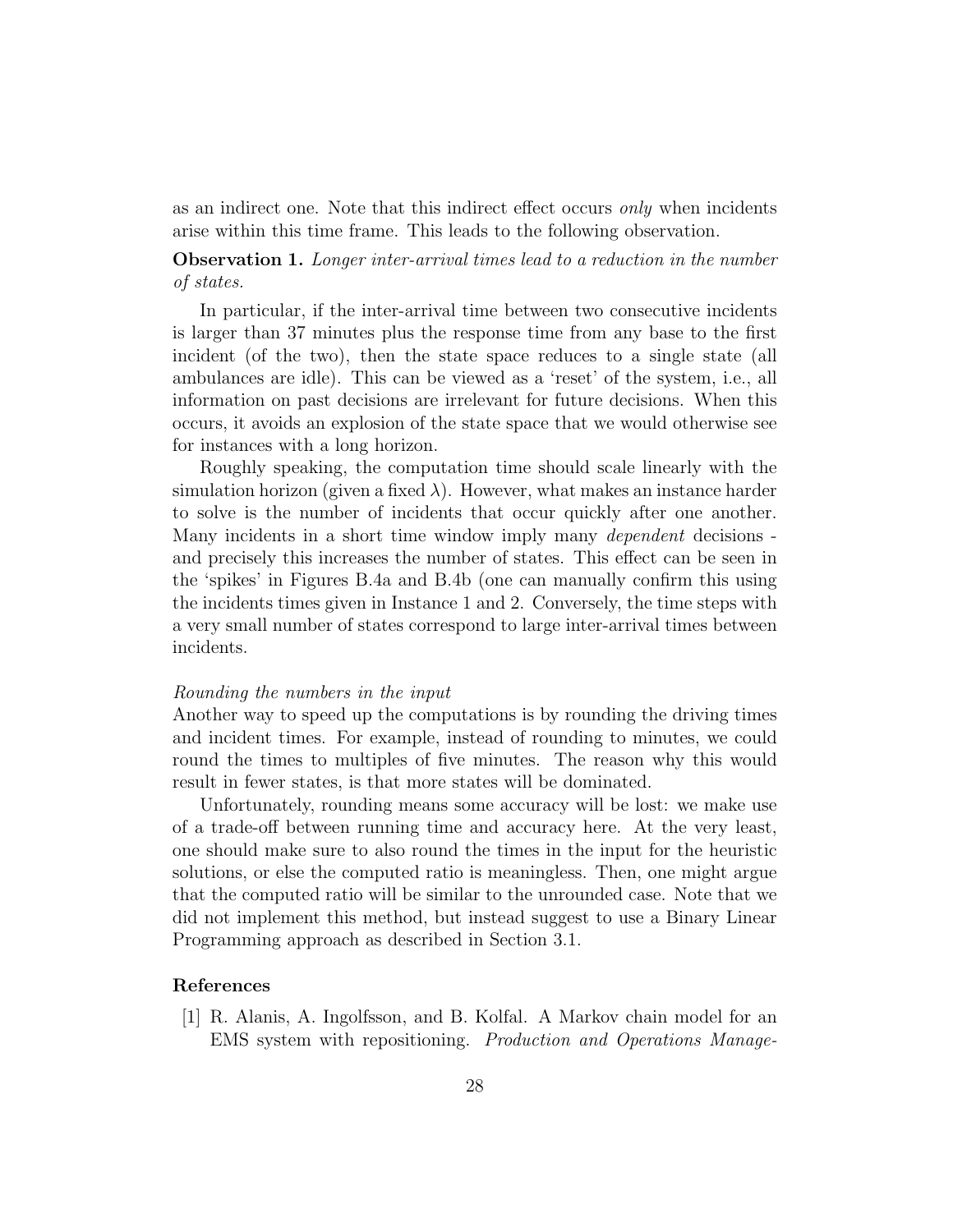ment, 22(1):216–231, 2013.

- [2] G. Carter, J. Chaiken, and E. Ignall. Response areas for two emergency units. Operations Research, 20(3):571–594, 1972.
- [3] R.L. Church and C.S. Revelle. The maximal covering location problem. Papers of the Regional Science Association, 32:101–118, 1974.
- [4] J. Cordeau and G. Laporte. The dial-a-ride problem: models and algorithms. Annals of Operations Research, 153(1):29–46, 2007.
- [5] M.S. Daskin. A maximum expected location model: Formulation, properties and heuristic solution. Transportation Science, 7:48–70, 1983.
- [6] J. Goldberg, R. Dietrich, J.M. Chen, and M.G. Mitwasi. Validating and applying a model for locating emergency medical services in Tucson, AZ. Euro, 34:308–324, 1990.
- [7] C.J. Jagtenberg, S. Bhulai, and R.D. van der Mei. An efficient heuristic for real-time ambulance redeployment. Operations Research for Health Care, 4:27–35, 2015.
- [8] CJ. Jagtenberg, S. Bhulai, and R.D. van der Mei. Dynamic ambulance dis- patching: is the closest-idle policy always optimal? Operations Research for Health Care, pages 1–15, 2016.
- [9] R.M. Karp. On-line algorthms versus off-line algorithms: How much is it worth to know the future? International Federation for Information Processing Congress, 12(1):416–429, 1992.
- [10] M. Manasse, L.A. McGeoch, and D. Sleator. Competitive algorithms for server problems. Journal of Algorithms, 11(2):208–230, 1990.
- [11] M.S. Maxwell, E.C. Ni, C. Tong, S.R. Hunter, S.G. Henderson, and H. Topaloglu. A bound on the performance of an optimal ambulance redeployment policy. Operations Research, 62(5):1014–1027, 2014.
- [12] M.S. Maxwell, M. Restrepo, S.G. Henderson, and H. Topaloglu. Approximate dynamic programming for ambulance redeployment. INFORMS Journal on Computing, 22:226–281, 2010.